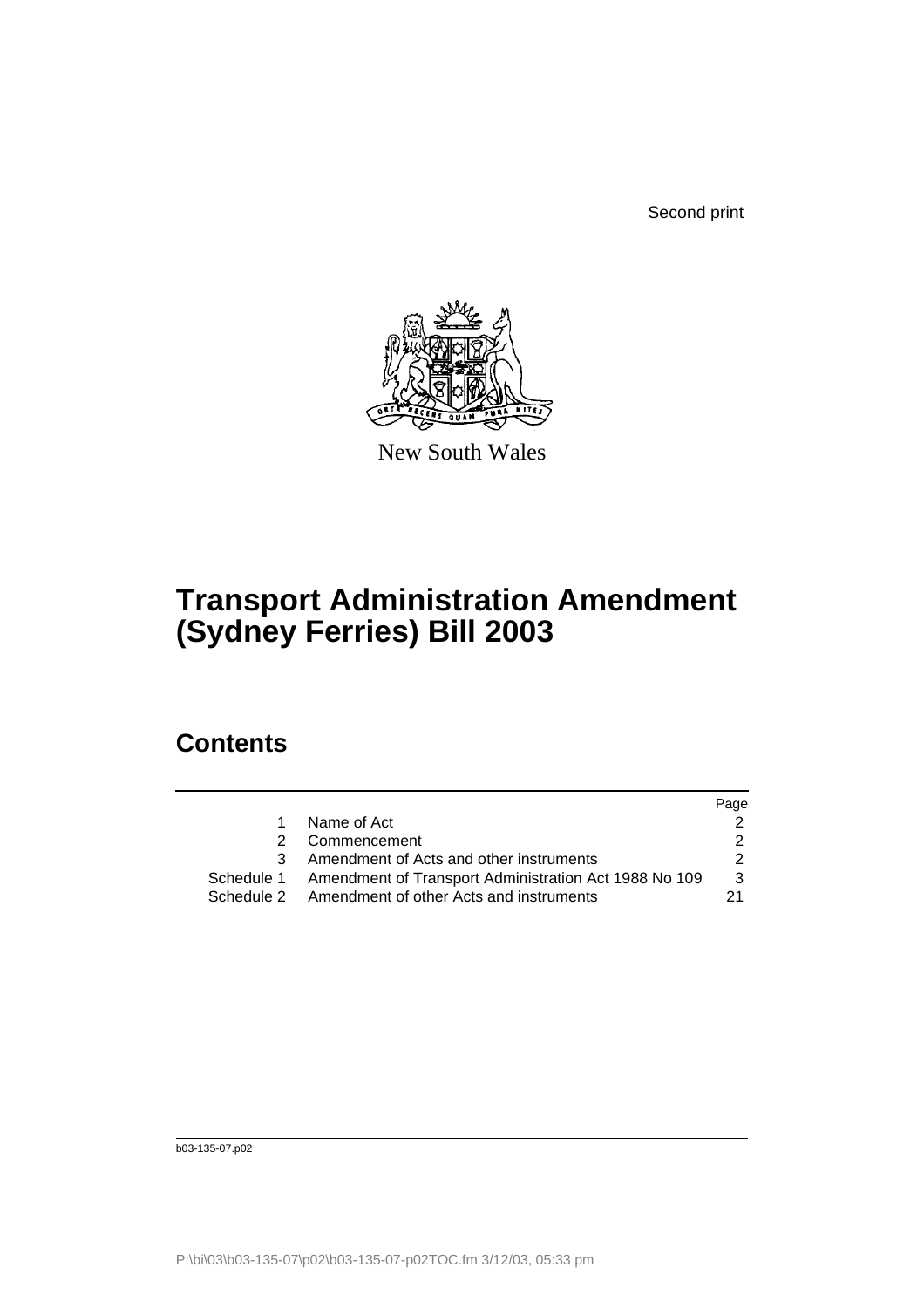**Contents** 

Page

Contents page 2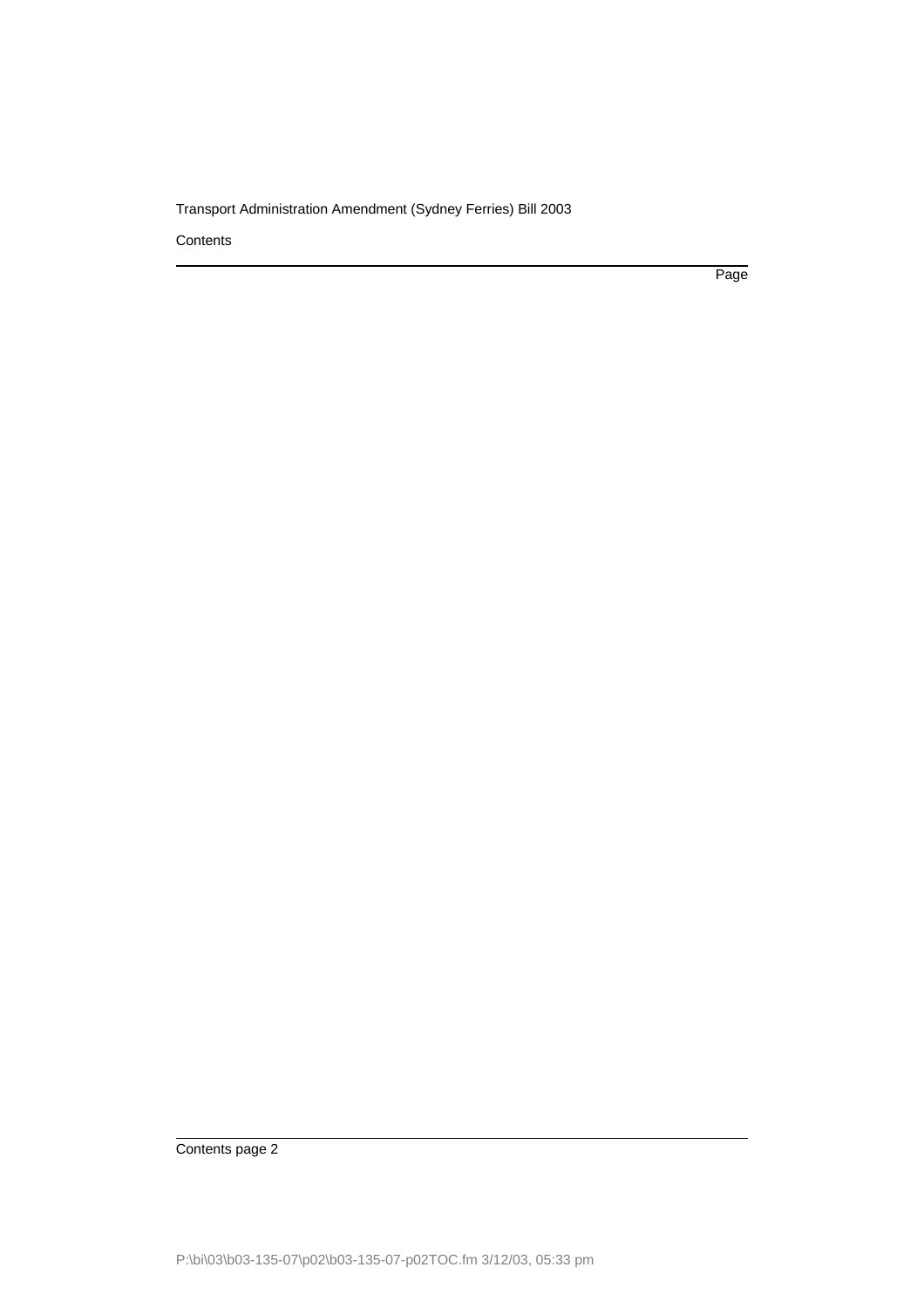*This PUBLIC BILL, originated in the LEGISLATIVE COUNCIL and, having this day passed, is now ready for presentation to the LEGISLATIVE ASSEMBLY for its*

*Legislative Council*

*Clerk of the Parliaments.*



New South Wales

## **Transport Administration Amendment (Sydney Ferries) Bill 2003**

Act No , 2003

An Act to amend the *Transport Administration Act 1988* to constitute Sydney Ferries as a statutory State owned corporation and to confer on it functions relating to the operation of Sydney ferry services; and for other purposes.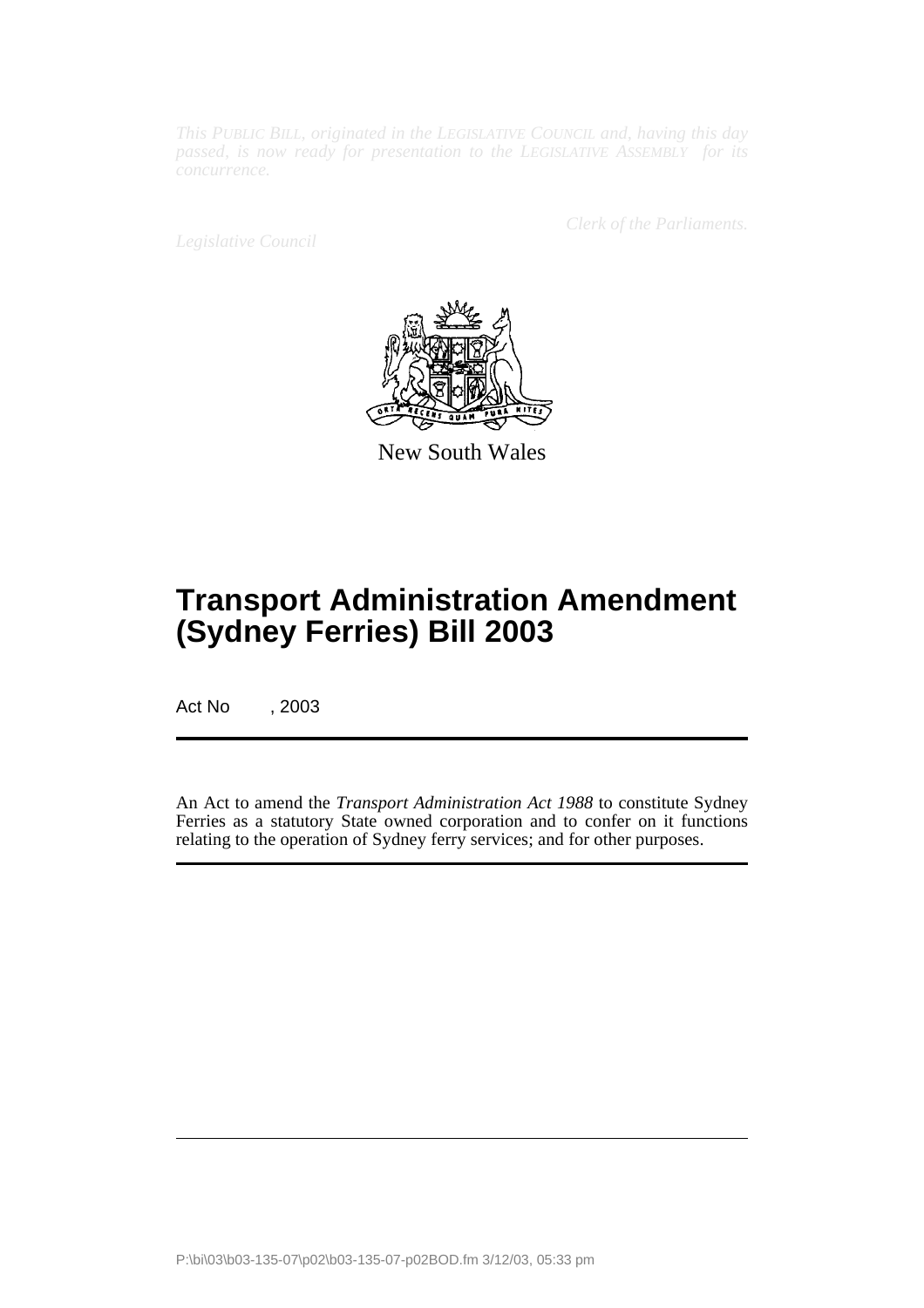| The Legislature of New South Wales enacts: |                                                                                                       |                     |  |
|--------------------------------------------|-------------------------------------------------------------------------------------------------------|---------------------|--|
| 1                                          | <b>Name of Act</b>                                                                                    | 2                   |  |
|                                            | This Act is the <i>Transport Administration Amendment (Sydney</i><br>Ferries) Act 2003.               | 3<br>$\overline{4}$ |  |
| 2                                          | <b>Commencement</b>                                                                                   | 5                   |  |
|                                            | This Act commences on a day or days to be appointed by<br>proclamation.                               | 6<br>7              |  |
| 3                                          | <b>Amendment of Acts and other instruments</b>                                                        | 8                   |  |
|                                            | The Acts and instruments specified in Schedules 1 and 2 are<br>amended as set out in those Schedules. | 9<br>10             |  |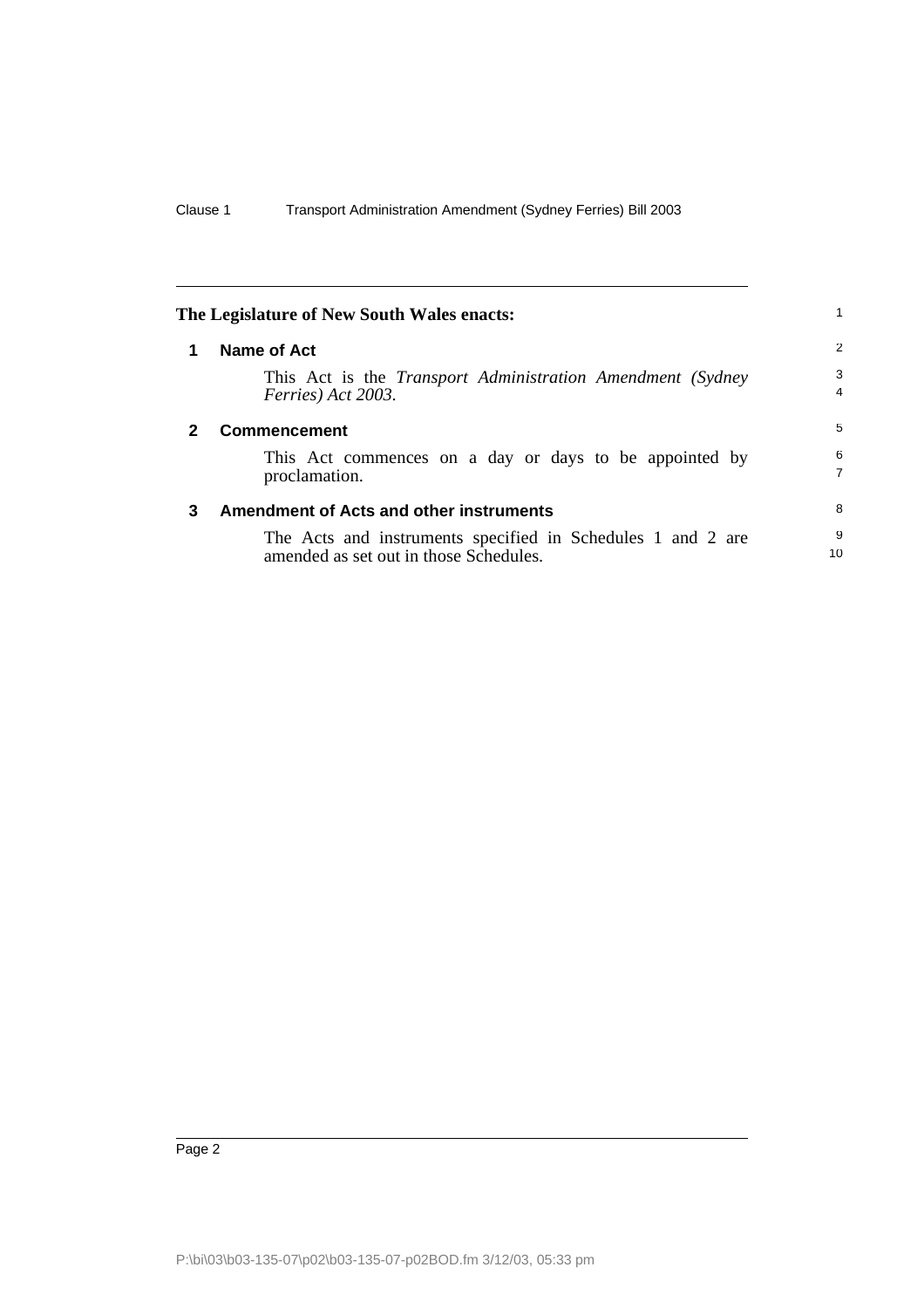Amendment of Transport Administration Act 1988 No 109 Schedule 1

|       |                       | <b>Schedule 1 Amendment of Transport Administration</b><br>Act 1988 No 109                                                                                                                                                                                                      | 1<br>$\overline{\mathbf{c}}$ |
|-------|-----------------------|---------------------------------------------------------------------------------------------------------------------------------------------------------------------------------------------------------------------------------------------------------------------------------|------------------------------|
|       |                       | (Section 3)                                                                                                                                                                                                                                                                     | 3                            |
| [1]   | Long title            |                                                                                                                                                                                                                                                                                 | 4                            |
|       |                       | Insert ", Sydney Ferries" before "and the Roads and Traffic Authority".                                                                                                                                                                                                         | 5                            |
| [2]   |                       | <b>Section 3 Definitions</b>                                                                                                                                                                                                                                                    | 6                            |
|       |                       | Insert in alphabetical order in section $3(1)$ :                                                                                                                                                                                                                                | 7                            |
|       |                       | Newcastle ferry services means ferry services provided in<br>Newcastle Harbour.                                                                                                                                                                                                 | 8<br>9                       |
|       |                       | Sydney Ferries means Sydney Ferries constituted under this<br>Act.                                                                                                                                                                                                              | 10<br>11                     |
|       |                       | Sydney ferry services means ferry services provided in<br>Sydney Harbour or the Parramatta River.                                                                                                                                                                               | 12<br>13                     |
| $[3]$ |                       | <b>Section 20A Objectives of STA</b>                                                                                                                                                                                                                                            | 14                           |
|       |                       | Omit "bus and ferry services" from section 20A (1) (a).                                                                                                                                                                                                                         | 15                           |
|       |                       | Insert instead "bus services and Newcastle ferry services".                                                                                                                                                                                                                     | 16                           |
| [4]   |                       | <b>Section 22 Newcastle ferry services</b>                                                                                                                                                                                                                                      | 17                           |
|       |                       | Insert "Newcastle" before "ferry services" in section 22 (1).                                                                                                                                                                                                                   | 18                           |
| [5]   | <b>Section 22 (2)</b> |                                                                                                                                                                                                                                                                                 | 19                           |
|       |                       | Omit the subsection. Insert instead:                                                                                                                                                                                                                                            | 20                           |
|       | (2)                   | The State Transit Authority is to continue to operate the<br>Newcastle ferry services which were provided by the<br>Authority immediately before the commencement of this<br>subsection, as substituted by the Transport Administration<br>Amendment (Sydney Ferries) Act 2003. | 21<br>22<br>23<br>24<br>25   |
| [6]   | <b>Section 22 (3)</b> |                                                                                                                                                                                                                                                                                 | 26                           |
|       |                       | Insert "Newcastle" before "ferry" wherever occurring.                                                                                                                                                                                                                           | 27                           |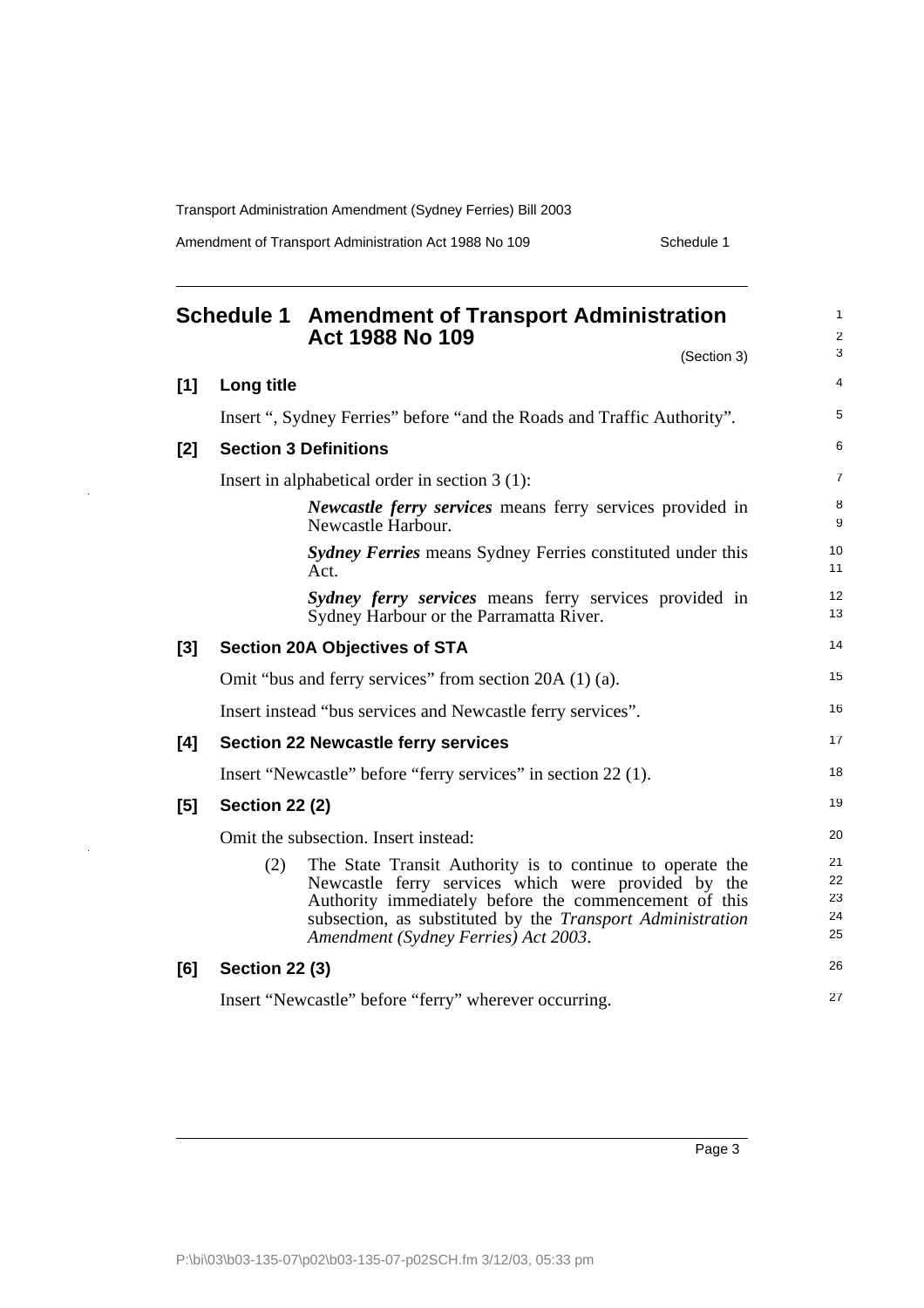Schedule 1 Amendment of Transport Administration Act 1988 No 109

| $[7]$ | Part 3A |                   |                                                                                                                                                                                                                                                                                                                                                                                                                                                                                                                                                                                                                                                                                                                                                                                                                                                                                                                                                                                                                                     | $\mathbf{1}$                                                                     |
|-------|---------|-------------------|-------------------------------------------------------------------------------------------------------------------------------------------------------------------------------------------------------------------------------------------------------------------------------------------------------------------------------------------------------------------------------------------------------------------------------------------------------------------------------------------------------------------------------------------------------------------------------------------------------------------------------------------------------------------------------------------------------------------------------------------------------------------------------------------------------------------------------------------------------------------------------------------------------------------------------------------------------------------------------------------------------------------------------------|----------------------------------------------------------------------------------|
|       |         |                   | Insert after Part 3:                                                                                                                                                                                                                                                                                                                                                                                                                                                                                                                                                                                                                                                                                                                                                                                                                                                                                                                                                                                                                | 2                                                                                |
|       |         | Part 3A           | <b>Sydney Ferries</b>                                                                                                                                                                                                                                                                                                                                                                                                                                                                                                                                                                                                                                                                                                                                                                                                                                                                                                                                                                                                               | 3                                                                                |
|       |         | <b>Division 1</b> | <b>Constitution of Sydney Ferries as statutory</b><br><b>SOC</b>                                                                                                                                                                                                                                                                                                                                                                                                                                                                                                                                                                                                                                                                                                                                                                                                                                                                                                                                                                    | 4<br>5                                                                           |
|       | 35A     |                   | <b>Establishment of Sydney Ferries as statutory State owned</b><br>corporation                                                                                                                                                                                                                                                                                                                                                                                                                                                                                                                                                                                                                                                                                                                                                                                                                                                                                                                                                      | 6<br>$\overline{7}$                                                              |
|       |         | (1)               | There is constituted by this Act a corporation with the<br>corporate name of Sydney Ferries.                                                                                                                                                                                                                                                                                                                                                                                                                                                                                                                                                                                                                                                                                                                                                                                                                                                                                                                                        | 8<br>9                                                                           |
|       |         | (2)               | The <i>State Owned Corporations Act 1989</i> is amended by<br>inserting in Schedule 5, in alphabetical order, the words<br>"Sydney Ferries".                                                                                                                                                                                                                                                                                                                                                                                                                                                                                                                                                                                                                                                                                                                                                                                                                                                                                        | 10<br>11<br>12 <sup>2</sup>                                                      |
|       |         |                   | Note. The State Owned Corporations Act 1989 contains many<br>provisions that apply to Sydney Ferries as a statutory State owned<br>corporation. In particular, Part 3 contains provisions relating to their<br>status, the application of the Corporations Act 2001 of the<br>Commonwealth, the issue of shares to the Treasurer and another<br>Minister, the board of directors, the chief executive officer, the<br>employment of staff, the giving of directions by the portfolio Minister<br>(including directions as to the performance of non-commercial activities<br>or the carrying out of public sector policies), the memorandum and<br>articles, tax-equivalent payments, government guarantees, the sale or<br>disposal of assets and legal capacity. Part 4 deals with the accountability<br>of State owned corporations (including annual reports and accounts).<br>Part 5 deals with miscellaneous matters (including the duties and<br>liabilities of directors and the application of public sector legislation). | 13<br>14<br>15<br>16<br>17<br>18<br>19<br>20<br>21<br>22<br>23<br>24<br>25<br>26 |
|       |         | <b>Division 2</b> | <b>Objectives of Sydney Ferries</b>                                                                                                                                                                                                                                                                                                                                                                                                                                                                                                                                                                                                                                                                                                                                                                                                                                                                                                                                                                                                 | 27                                                                               |
|       | 35B     |                   | <b>Objectives of Sydney Ferries</b>                                                                                                                                                                                                                                                                                                                                                                                                                                                                                                                                                                                                                                                                                                                                                                                                                                                                                                                                                                                                 | 28                                                                               |
|       |         | (1)               | The principal objective of Sydney Ferries is to deliver safe<br>and reliable Sydney ferry services in an efficient, effective<br>and financially responsible manner.                                                                                                                                                                                                                                                                                                                                                                                                                                                                                                                                                                                                                                                                                                                                                                                                                                                                | 29<br>30<br>31                                                                   |
|       |         | (2)               | The other objectives of Sydney Ferries are as follows:                                                                                                                                                                                                                                                                                                                                                                                                                                                                                                                                                                                                                                                                                                                                                                                                                                                                                                                                                                              | 32                                                                               |
|       |         |                   | to be a successful business and, to that end:<br>(a)<br>to operate at least as efficiently as any<br>(i)<br>comparable business,<br>to maximise the net worth of the State's<br>(ii)<br>investment in Sydney Ferries,                                                                                                                                                                                                                                                                                                                                                                                                                                                                                                                                                                                                                                                                                                                                                                                                               | 33<br>34<br>35<br>36<br>37                                                       |
|       |         |                   |                                                                                                                                                                                                                                                                                                                                                                                                                                                                                                                                                                                                                                                                                                                                                                                                                                                                                                                                                                                                                                     |                                                                                  |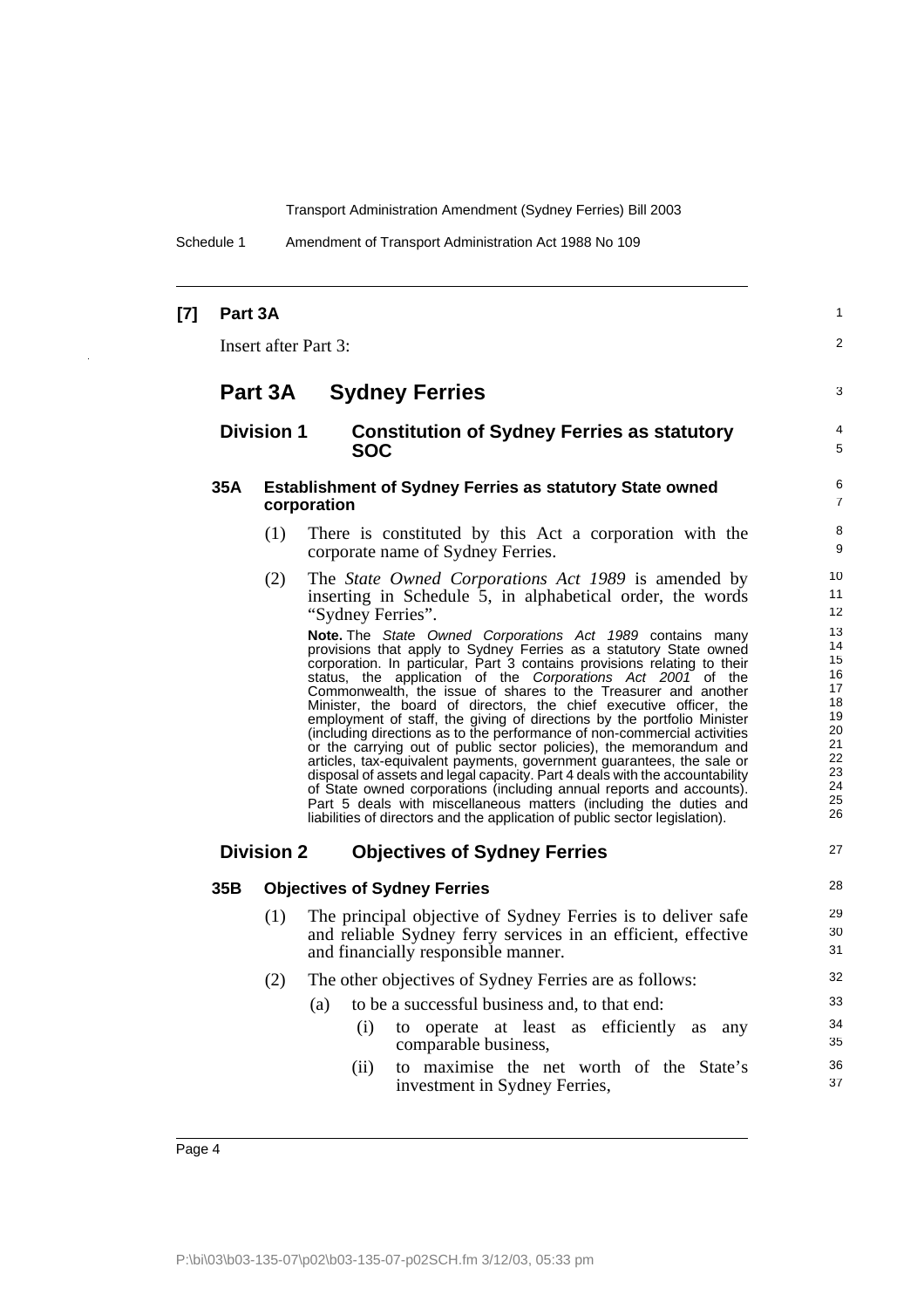## Amendment of Transport Administration Act 1988 No 109 Schedule 1

|     |                   | (b)<br>to exhibit a sense of social responsibility by having<br>regard to the interests of the community in which it<br>operates,                                                                                                                                    | $\mathbf{1}$<br>$\overline{2}$<br>3                      |
|-----|-------------------|----------------------------------------------------------------------------------------------------------------------------------------------------------------------------------------------------------------------------------------------------------------------|----------------------------------------------------------|
|     |                   | where its activities affect the environment, to conduct<br>(c)<br>its operations in compliance with the principles of<br>ecologically sustainable development contained in<br>section $6(2)$ of the <i>Protection of the Environment</i><br>Administration Act 1991, | $\overline{\mathbf{4}}$<br>5<br>6<br>$\overline{7}$<br>8 |
|     |                   | to exhibit a sense of responsibility towards regional<br>(d)<br>development and decentralisation in the way in which it<br>operates.                                                                                                                                 | 9<br>10<br>11                                            |
|     | (3)               | The other objectives of Sydney Ferries are of equal<br>importance, but are not as important as the principal objective<br>of the corporation.                                                                                                                        | 12<br>13<br>14                                           |
|     | (4)               | Section 20E of the State Owned Corporations Act 1989 does<br>not apply to Sydney Ferries.                                                                                                                                                                            | 15<br>16                                                 |
|     | <b>Division 3</b> | <b>Functions of Sydney Ferries</b>                                                                                                                                                                                                                                   | 17                                                       |
| 35C |                   | <b>Sydney ferry services</b>                                                                                                                                                                                                                                         | 18                                                       |
|     |                   |                                                                                                                                                                                                                                                                      |                                                          |
|     | (1)               | Sydney Ferries is to operate Sydney ferry services.                                                                                                                                                                                                                  | 19                                                       |
|     | (2)               | Sydney Ferries is to continue to operate the Sydney ferry<br>services which were provided by the State Transit Authority<br>immediately before the commencement of this section.                                                                                     | 20<br>21<br>22                                           |
|     | (3)               | Subsection (2) does not limit the power of Sydney Ferries:                                                                                                                                                                                                           | 23                                                       |
|     |                   | to establish any new Sydney ferry service, or<br>(a)                                                                                                                                                                                                                 | 24                                                       |
|     |                   | to alter or discontinue any of its Sydney ferry services.<br>(b)                                                                                                                                                                                                     | 25                                                       |
|     | (4)               | The operation of a ferry service by Sydney Ferries is subject<br>to the requirements of the <i>Passenger Transport Act 1990</i> .                                                                                                                                    | 26<br>27                                                 |
| 35D |                   | <b>Other transport services</b>                                                                                                                                                                                                                                      | 28                                                       |
|     |                   | Sydney Ferries may operate other transport services,<br>including bus services, whether or not in connection with its<br>ferry services.                                                                                                                             | 29<br>30<br>31                                           |
| 35E |                   | <b>Other functions of Sydney Ferries</b>                                                                                                                                                                                                                             | 32                                                       |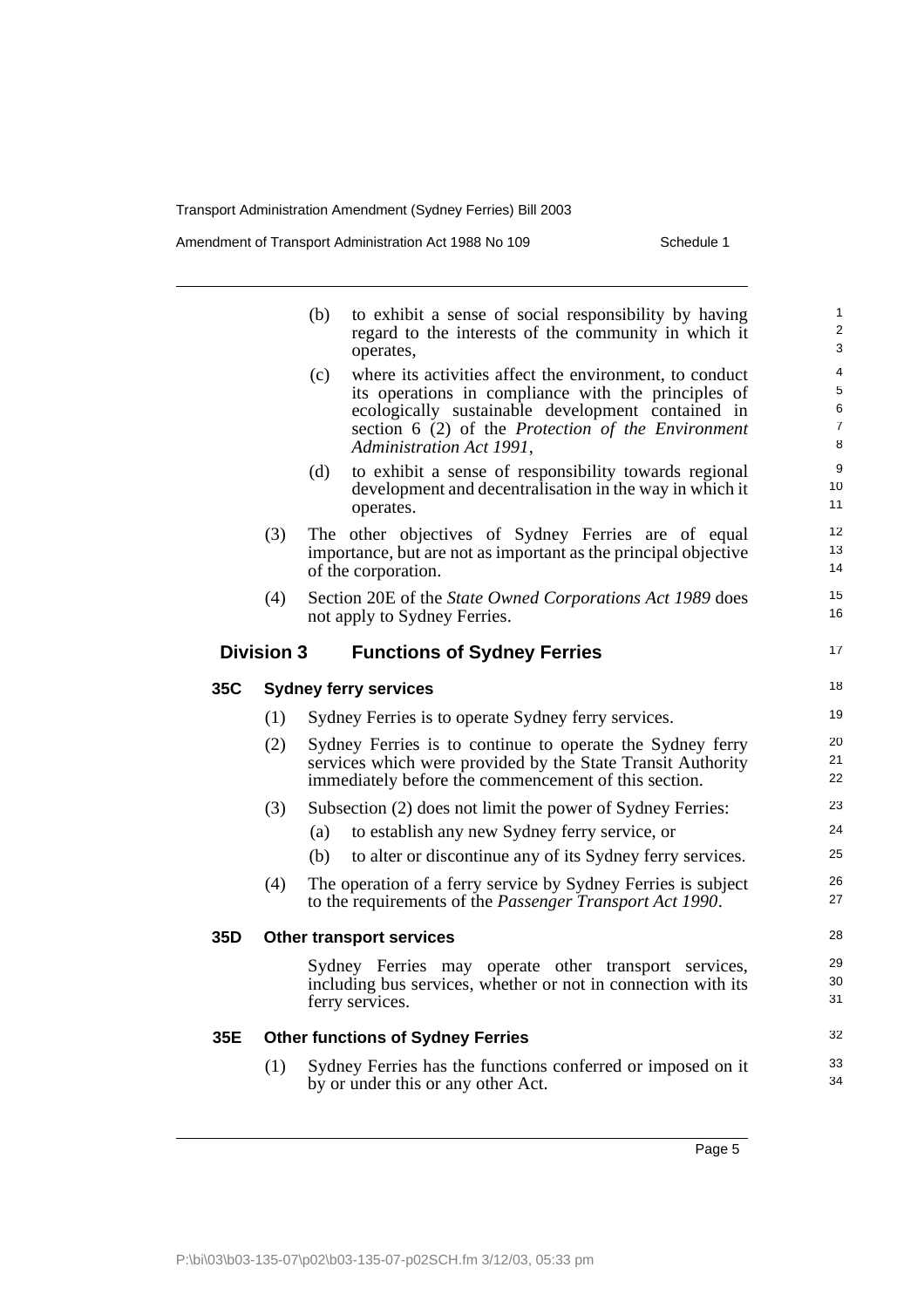|     | (2) | Sydney Ferries may:                                                                                                                                                                                                                           | $\mathbf{1}$             |
|-----|-----|-----------------------------------------------------------------------------------------------------------------------------------------------------------------------------------------------------------------------------------------------|--------------------------|
|     |     | conduct any business (whether or not related to its<br>(a)<br>functions) that it considers will further its objectives,<br>and                                                                                                                | $\overline{c}$<br>3<br>4 |
|     |     | (b)<br>provide facilities or services that are ancillary to or<br>incidental to its functions.                                                                                                                                                | 5<br>6                   |
| 35F |     | <b>Acquisition of land by Sydney Ferries</b>                                                                                                                                                                                                  | 7                        |
|     | (1) | Sydney Ferries may, for any purposes of Sydney Ferries,<br>acquire land (including an interest in land) by agreement or by<br>compulsory process in accordance with the Land Acquisition<br>(Just Terms Compensation) Act 1991.               | 8<br>9<br>10<br>11       |
|     | (2) | The other purposes for which land may be acquired under<br>subsection (1) include for the purposes of a future sale, lease<br>or disposal, that is, to enable Sydney Ferries to exercise its<br>functions in relation to land under this Act. | 12<br>13<br>14<br>15     |
|     | (3) | For the purposes of the <i>Public Works Act 1912</i> , any such<br>acquisition of land is taken to be an authorised work and<br>Sydney Ferries is, in relation to that authorised work, taken to<br>be the Constructing Authority.            | 16<br>17<br>18<br>19     |
|     | (4) | Sydney Ferries may not give a proposed acquisition notice<br>under the Land Acquisition (Just Terms Compensation)<br>Act 1991 without the approval of the portfolio Minister.                                                                 | 20<br>21<br>22           |
|     | (5) | Any such acquisition is not void merely because it is<br>expressed to be for the purposes of Sydney Ferries or for the<br>purposes of this Act.                                                                                               | 23<br>24<br>25           |
|     | (6) | Part 3 of the <i>Public Works Act 1912</i> does not apply in respect<br>of works constructed for the purposes of this section.                                                                                                                | 26<br>27                 |
| 35G |     | <b>Effect of Division</b>                                                                                                                                                                                                                     | 28                       |
|     |     | This Division does not limit the functions of Sydney Ferries<br>apart from this Division, but is subject to the provisions of the<br>State Owned Corporations Act 1989, this Act and any other<br>Act or law.                                 | 29<br>30<br>31<br>32     |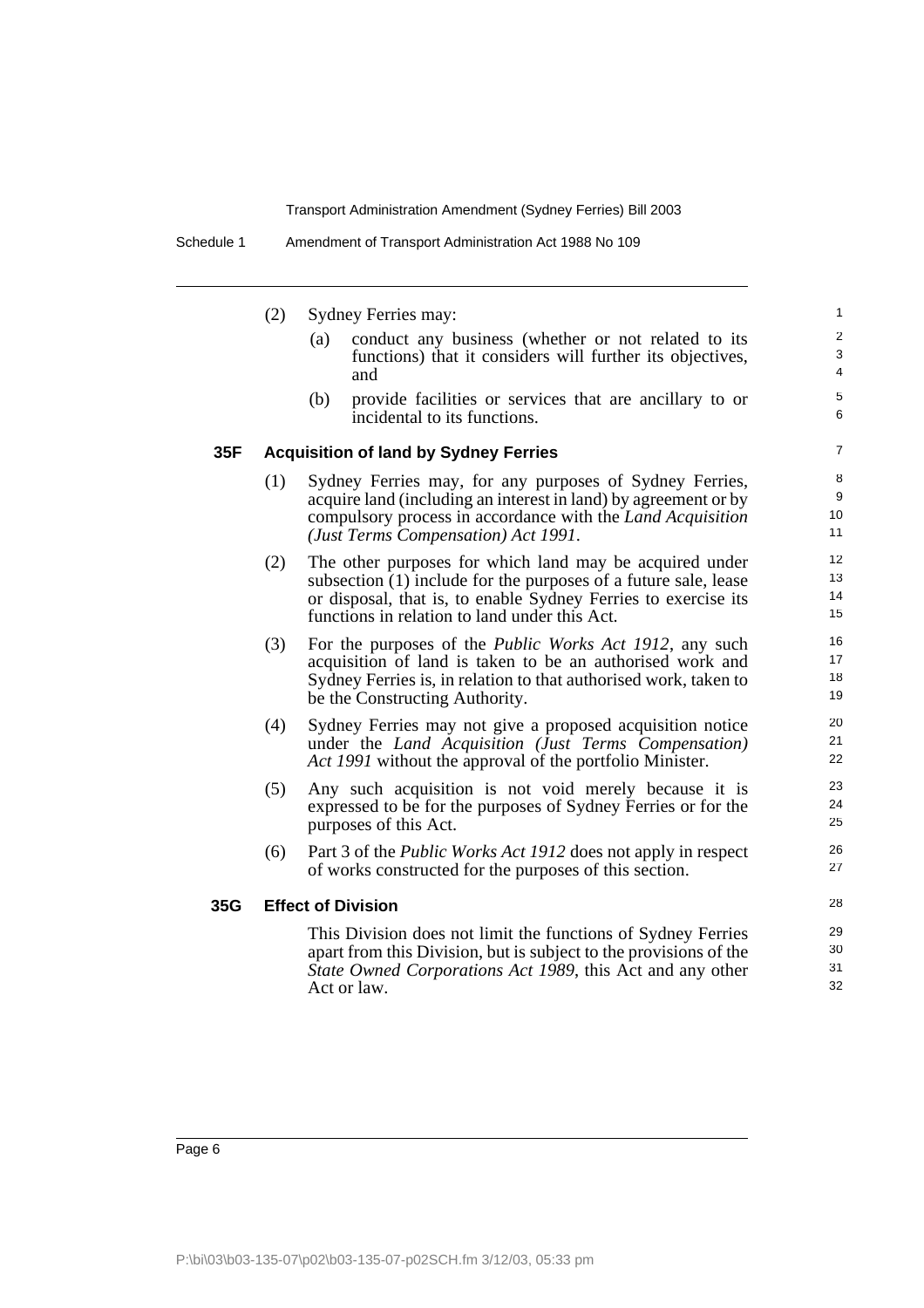Amendment of Transport Administration Act 1988 No 109 Schedule 1

|            | <b>Division 4</b> | <b>Management of Sydney Ferries</b>                                                                                                                                                                                                                                                                                  | 1                          |
|------------|-------------------|----------------------------------------------------------------------------------------------------------------------------------------------------------------------------------------------------------------------------------------------------------------------------------------------------------------------|----------------------------|
| 35H        |                   | <b>Board of directors of Sydney Ferries</b>                                                                                                                                                                                                                                                                          | 2                          |
|            | (1)               | The board of directors of Sydney Ferries is to be appointed by<br>the voting shareholders. The voting shareholders are to<br>consult with the portfolio Minister on the persons<br>recommended for appointment as directors.                                                                                         | 3<br>4<br>5<br>6           |
|            | (2)               | The board is to consist of not fewer than 3 and not more than<br>7 directors.                                                                                                                                                                                                                                        | 7<br>8                     |
|            | (3)               | One director of the board is to be a person recommended by a<br>selection committee comprising:                                                                                                                                                                                                                      | 9<br>10                    |
|            |                   | 2 persons nominated by the portfolio Minister, and<br>(a)                                                                                                                                                                                                                                                            | 11                         |
|            |                   | (b)<br>2 persons nominated by the Labor Council of New<br>South Wales,                                                                                                                                                                                                                                               | 12<br>13                   |
|            |                   | being a person selected by the committee from a panel of<br>3 persons nominated by the Labor Council.                                                                                                                                                                                                                | 14<br>15                   |
|            | (4)               | The procedures for constituting a selection committee for the<br>purposes of subsection (3), for making nominations and for<br>determining other matters relating to the selection process are<br>to be determined by the regulations or (subject to the<br>regulations) by the voting shareholders.                 | 16<br>17<br>18<br>19<br>20 |
|            | (5)               | The other directors of the board must each or together have<br>such expertise (including maritime safety expertise and<br>expertise in vessel operations) as the voting shareholders,<br>after consultation with the portfolio Minister, consider<br>necessary in order to realise the objectives of Sydney Ferries. | 21<br>22<br>23<br>24<br>25 |
|            | (6)               | Subject to subsection (7), section 20J of and Schedule 8 to the<br>State Owned Corporations Act 1989 have effect with respect<br>to the board of Sydney Ferries and its constitution and<br>procedure.                                                                                                               | 26<br>27<br>28<br>29       |
|            | (7)               | Section 20J $(2)$ , $(3)$ and $(4)$ of, and clause 4 of Schedule 8 to,<br>the State Owned Corporations Act 1989 do not apply with<br>respect to the board of Sydney Ferries.                                                                                                                                         | 30<br>31<br>32             |
| <b>351</b> |                   | <b>Chief executive officer</b>                                                                                                                                                                                                                                                                                       | 33                         |
|            | (1)               | The chief executive officer of Sydney Ferries is to be<br>appointed by the board of Sydney Ferries after consultation<br>with the voting shareholders and the portfolio Minister.                                                                                                                                    | 34<br>35<br>36             |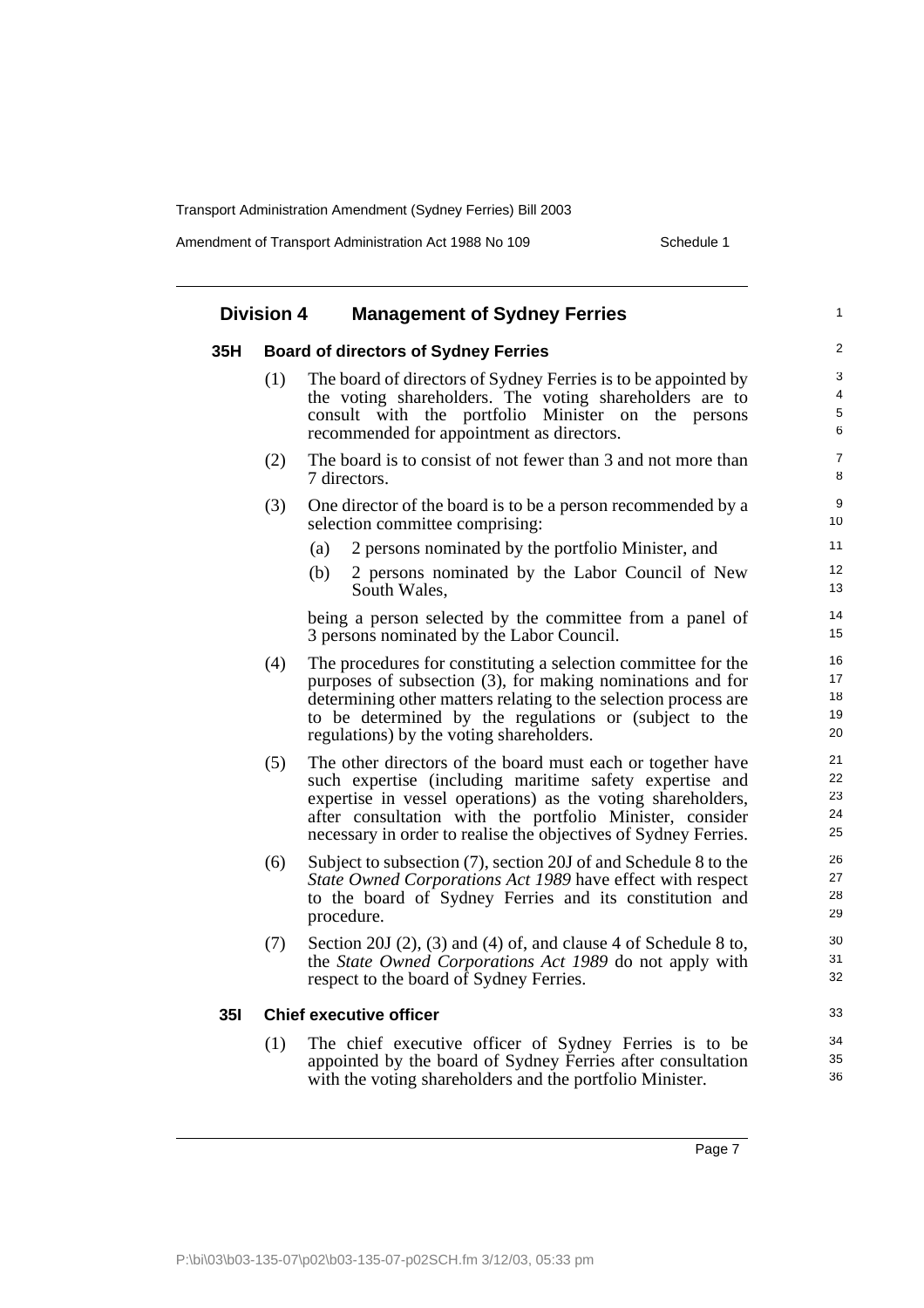(2) The chief executive officer is to hold office for the period (not exceeding 5 years) that is specified in the chief executive officer's instrument of appointment.

- (3) The board may remove a person from office as chief executive officer, at any time, for any or no reason and without notice, but only after consultation with the voting shareholders and the portfolio Minister.
- (4) The chief executive officer is entitled to be paid such remuneration (including travelling and subsistence allowances) as the board may determine after consultation with the voting shareholders.
- (5) The board may, after consultation with the voting shareholders, fix the conditions of employment of the chief executive officer in so far as they are not fixed by or under any other Act or law.
- (6) The contract of employment of the chief executive officer must include performance criteria for the purpose of reviews of the chief executive officer's performance.
- (7) The board must require the chief executive officer to enter into a performance agreement and must review the chief executive officer's performance at least annually.
- (8) The *Public Sector Employment and Management Act 2002* (Chapter 5 included) does not apply to the chief executive officer.
- (9) The provisions of section 20K (2) and (4) of, and Schedule 9 to, the *State Owned Corporations Act 1989* do not apply to or in respect of the chief executive officer.
- (10) The provisions of this section are in addition to and (except to the extent to which this section provides) do not derogate from the provisions of the *State Owned Corporations Act 1989*.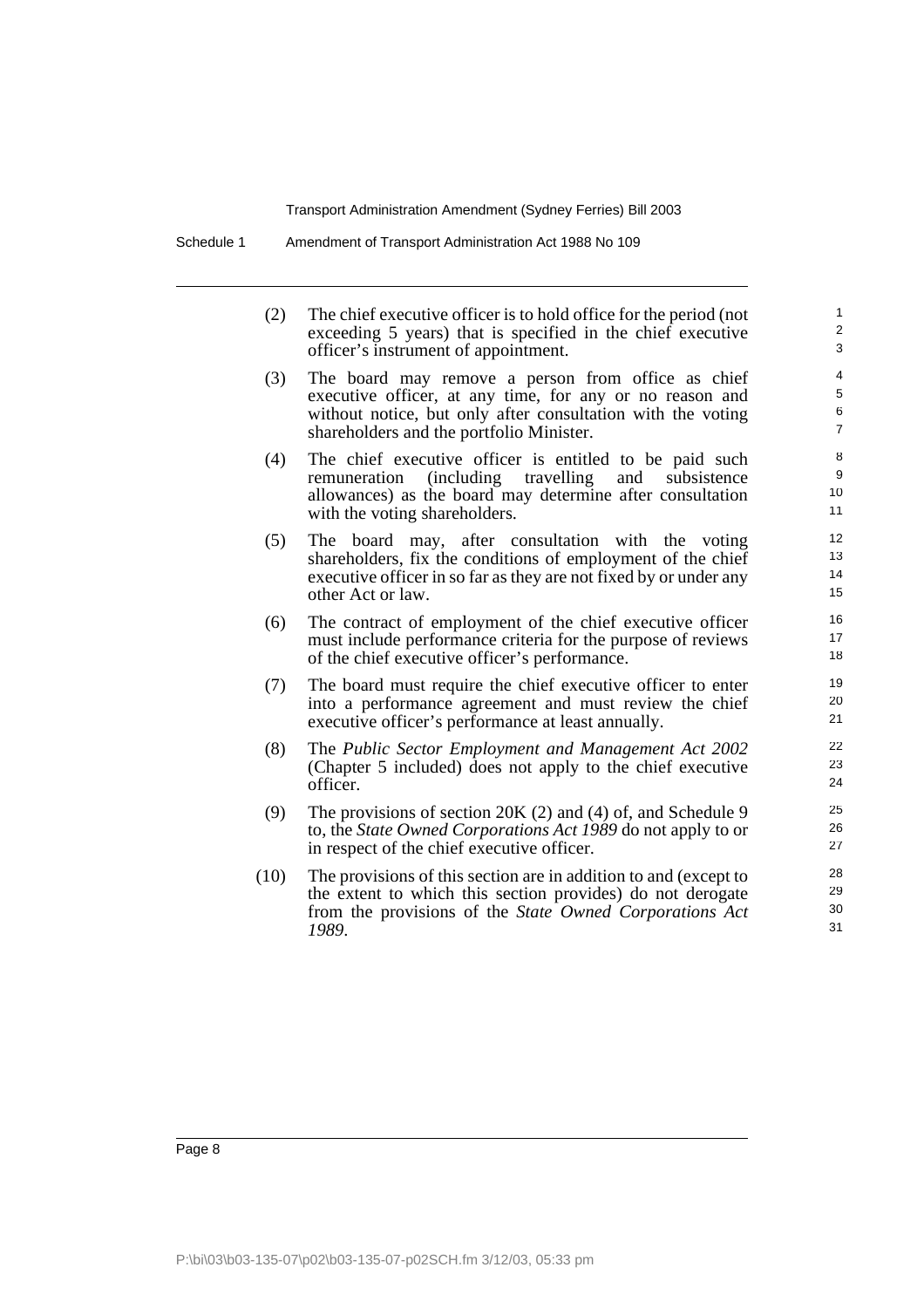| 35J |     | Acting chief executive officer                                                                                                                                                                                               | $\mathbf{1}$                           |
|-----|-----|------------------------------------------------------------------------------------------------------------------------------------------------------------------------------------------------------------------------------|----------------------------------------|
|     | (1) | The board of Sydney Ferries may, from time to time, appoint<br>a person to act in the office of chief executive officer during<br>the illness or absence of the chief executive officer of Sydney<br>Ferries.                | $\overline{\mathbf{c}}$<br>3<br>4<br>5 |
|     | (2) | The board may remove a person from office as acting chief<br>executive officer, at any time, for any or no reason and<br>without notice.                                                                                     | 6<br>$\overline{7}$<br>8               |
|     | (3) | A person, while acting in the office of chief executive officer:                                                                                                                                                             | 9                                      |
|     |     | has all the functions of the chief executive officer and is<br>(a)<br>taken to be the chief executive officer, and                                                                                                           | 10<br>11                               |
|     |     | is entitled to be paid such remuneration (including<br>(b)<br>travelling and subsistence allowances) as the board may<br>determine.                                                                                          | 12<br>13<br>14                         |
|     | (4) | For the purposes of this section, a vacancy in the office of<br>chief executive officer is regarded as an absence from office<br>of the chief executive officer.                                                             | 15<br>16<br>17                         |
|     | (5) | The board is not to appoint a person to act in the office of chief<br>executive officer during any vacancy in that office without the<br>concurrence of the voting shareholders and the portfolio<br>Minister.               | 18<br>19<br>20<br>21                   |
|     | (6) | The provisions of this section are in addition to and (except to<br>the extent to which this section provides) do not derogate<br>from the provisions of the State Owned Corporations Act<br>1989.                           | 22<br>23<br>24<br>25                   |
| 35K |     | <b>Ministerial directions</b>                                                                                                                                                                                                | 26                                     |
|     | (1) | The Minister may give the board of Sydney Ferries a written<br>direction in relation to Sydney Ferries' functions if the<br>Minister decides that this action is warranted on grounds<br>involving urgency or public safety. | 27<br>28<br>29<br>30                   |
|     | (2) | The board of directors and the chief executive officer of<br>Sydney Ferries must ensure that Sydney Ferries complies<br>with any such direction.                                                                             | 31<br>32<br>33                         |
|     | (3) | Section 20P $(4)$ – $(6)$ of the State Owned Corporations<br>Act 1989 apply to a direction given under this section in the<br>same way as they apply to a direction given under section 20P<br>of that Act.                  | 34<br>35<br>36<br>37                   |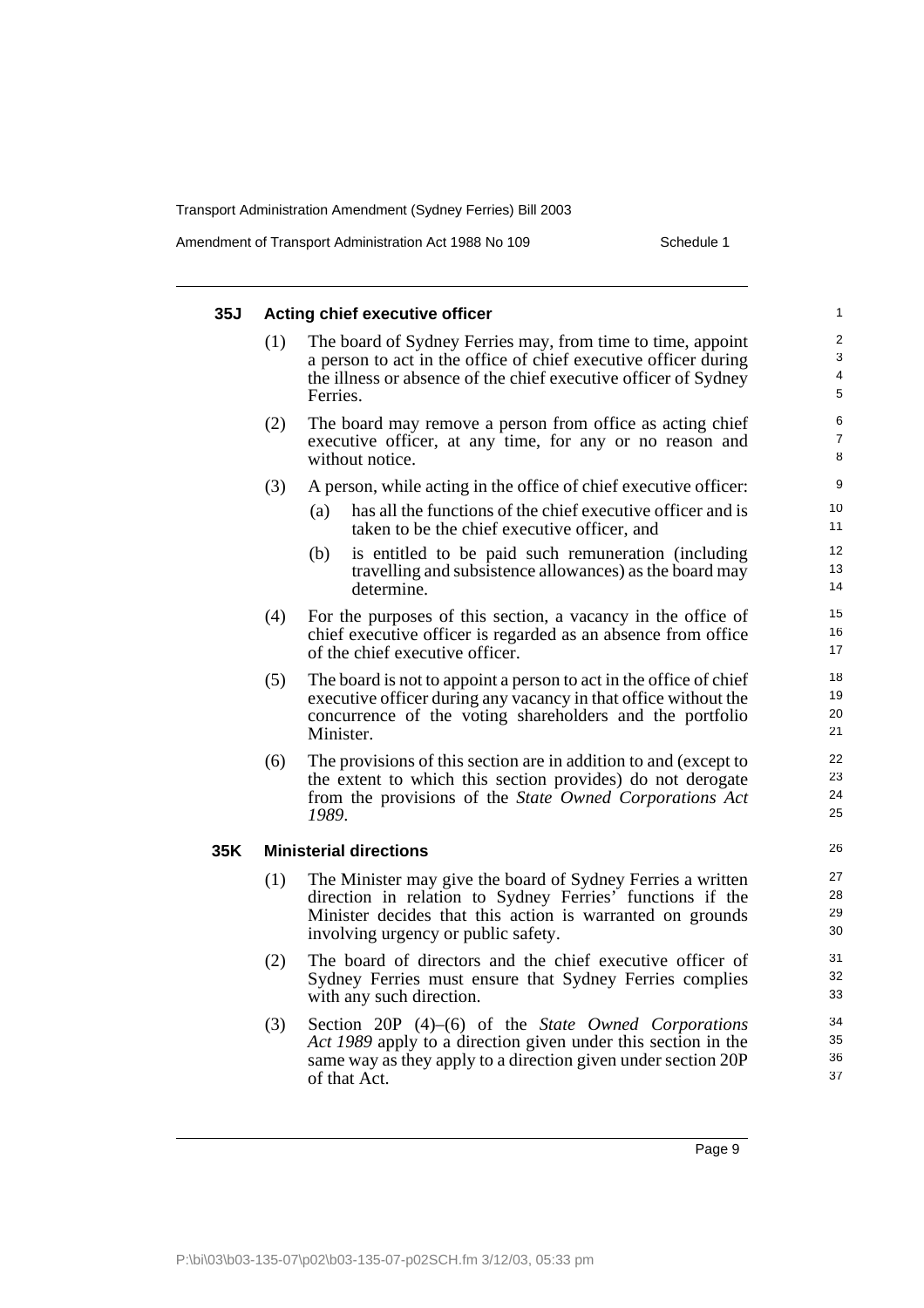|     | (4)               | If the Minister considers that compliance with the direction<br>may cause a significant variation in the approved financial<br>outcomes of Sydney Ferries, the direction must be given in<br>consultation with the Treasurer.                                                                                                                                                                                         | 1<br>$\overline{2}$<br>3<br>$\overline{4}$     |
|-----|-------------------|-----------------------------------------------------------------------------------------------------------------------------------------------------------------------------------------------------------------------------------------------------------------------------------------------------------------------------------------------------------------------------------------------------------------------|------------------------------------------------|
|     | (5)               | The Minister's power to give directions to Sydney Ferries<br>under this section is in addition to any power of the Minister<br>to give directions under section 20N, 20O or 20P of the State<br>Owned Corporations Act 1989. Except as provided by<br>subsection (3), those sections of that Act do not apply to a<br>direction of the Minister if the direction states that it is being<br>given under this section. | 5<br>6<br>$\overline{7}$<br>8<br>9<br>10<br>11 |
|     | <b>Division 5</b> | General                                                                                                                                                                                                                                                                                                                                                                                                               | 12                                             |
| 35L |                   | <b>Foundation charter of Sydney Ferries</b>                                                                                                                                                                                                                                                                                                                                                                           | 13                                             |
|     |                   | For the purposes of the State Owned Corporations Act 1989,<br>the foundation charter of Sydney Ferries is this Part of this<br>Act (but not the remainder of this Act).                                                                                                                                                                                                                                               | 14<br>15<br>16                                 |
|     |                   | Note. Section 3 of the State Owned Corporations Act 1989 defines the<br>foundation charter of a statutory SOC as the whole of any Act by which<br>a SOC is established for the purposes of the SOC Act and, in particular,<br>for the purpose of the provisions relating to the legal capacity of statutory<br>SOCs and assumptions that they have complied with that Act and their<br>foundation charter.            | 17<br>18<br>19<br>20<br>21<br>22               |
| 35M |                   | <b>Restrictions relating to shareholdings</b>                                                                                                                                                                                                                                                                                                                                                                         | 23                                             |
|     | (1)               | The portfolio Minister of Sydney Ferries must not be, and is<br>not eligible for nomination as, a shareholder of Sydney<br>Ferries. However, the portfolio Minister may attend meetings<br>of the shareholders of Sydney Ferries.                                                                                                                                                                                     | 24<br>25<br>26<br>27                           |
|     | (2)               | Shares in Sydney Ferries may not be sold or otherwise<br>disposed of except to eligible Ministers.                                                                                                                                                                                                                                                                                                                    | 28<br>29                                       |
| 35N |                   | <b>Dividends and tax-equivalents</b>                                                                                                                                                                                                                                                                                                                                                                                  | 30                                             |
|     | (1)               | Section 20S of the State Owned Corporations Act 1989 does<br>not apply to Sydney Ferries.                                                                                                                                                                                                                                                                                                                             | 31<br>32                                       |
|     | (2)               | The Treasurer may, by notice in writing to Sydney Ferries,<br>suspend the obligation of Sydney Ferries, or any subsidiary of<br>Sydney Ferries, to pay amounts under section 20T of the State<br>Owned Corporations Act 1989, either generally or for a<br>specified period.                                                                                                                                          | 33<br>34<br>35<br>36<br>37                     |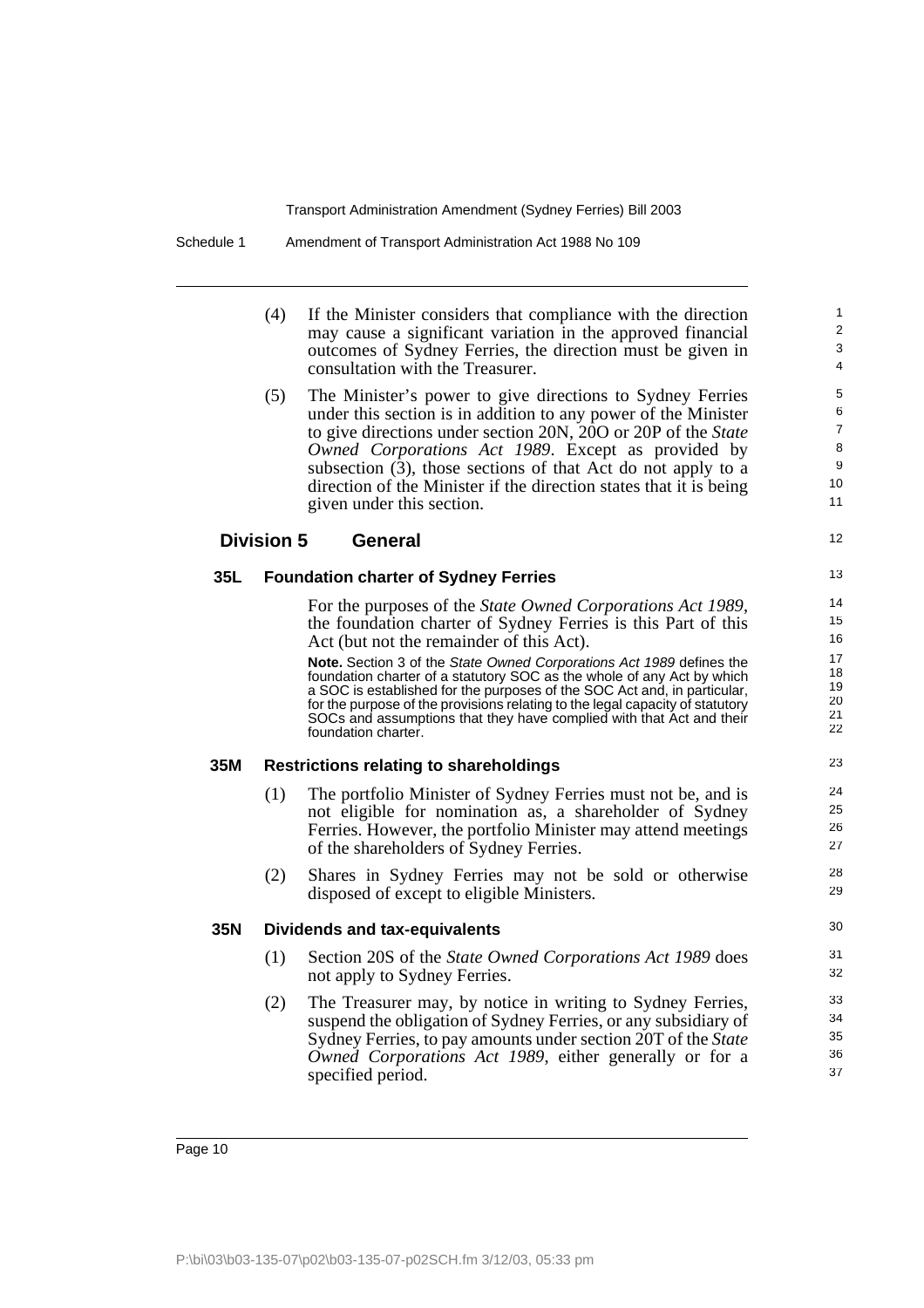Amendment of Transport Administration Act 1988 No 109 Schedule 1

|            | (3)                                       | A suspension under subsection (2) may be subject to<br>conditions and may be revoked or varied by the Treasurer.                                                                                                                                        | 1<br>2                                 |  |  |  |
|------------|-------------------------------------------|---------------------------------------------------------------------------------------------------------------------------------------------------------------------------------------------------------------------------------------------------------|----------------------------------------|--|--|--|
| <b>350</b> | 3<br><b>Statement of corporate intent</b> |                                                                                                                                                                                                                                                         |                                        |  |  |  |
|            | (1)                                       | The board of Sydney Ferries must prepare and submit to the<br>voting shareholders and portfolio Minister a draft written<br>statement of corporate intent not later than one month after the<br>commencement of each financial year of the corporation. |                                        |  |  |  |
|            | (2)                                       | The statement of corporate intent must include:                                                                                                                                                                                                         | 8                                      |  |  |  |
|            |                                           | performance benchmarks for the ferry services<br>(a)<br>provided by Sydney Ferries, as agreed by the board and<br>the portfolio Minister, and included in a performance<br>agreement between the Minister and Sydney Ferries,<br>and                    | 9<br>10<br>11<br>12 <sup>2</sup><br>13 |  |  |  |
|            |                                           | (b)<br>financial and any other performance benchmarks, as<br>agreed by the board and the voting shareholders after<br>consultation with the portfolio Minister.                                                                                         | 14<br>15<br>16                         |  |  |  |
|            | (3)                                       | The board must consider any comments on the draft statement<br>of corporate intent that are made to it by the voting<br>shareholders or the portfolio Minister within 2 months after<br>the commencement of the financial year of Sydney Ferries.       | 17<br>18<br>19<br>20                   |  |  |  |
|            | (4)                                       | The board must consult in good faith with the voting<br>the portfolio Minister following<br>shareholders<br>and<br>communication to it of the comments, make such changes to<br>the statement:                                                          | 21<br>22<br>23<br>24                   |  |  |  |
|            |                                           | in relation to the performance benchmarks agreed under<br>(a)<br>subsection $(2)$ $(a)$ (the <i>ferry service performance</i><br><b>benchmarks</b> ), as are agreed between the board and the<br>portfolio Minister, and                                | 25<br>26<br>27<br>28                   |  |  |  |
|            |                                           | in relation to the remainder of the statement, as are<br>(b)<br>agreed between the board and the voting shareholders,                                                                                                                                   | 29<br>30                               |  |  |  |
|            |                                           | and deliver the completed written statement to the voting<br>shareholders and portfolio Minister within 3 months after the<br>commencement of the financial year.                                                                                       | 31<br>32<br>33                         |  |  |  |
|            | (5)                                       | The statement may not, before it is laid before both Houses of<br>Parliament, be published or made available to the public<br>without the prior approval of the board and the voting<br>shareholders.                                                   | 34<br>35<br>36<br>37                   |  |  |  |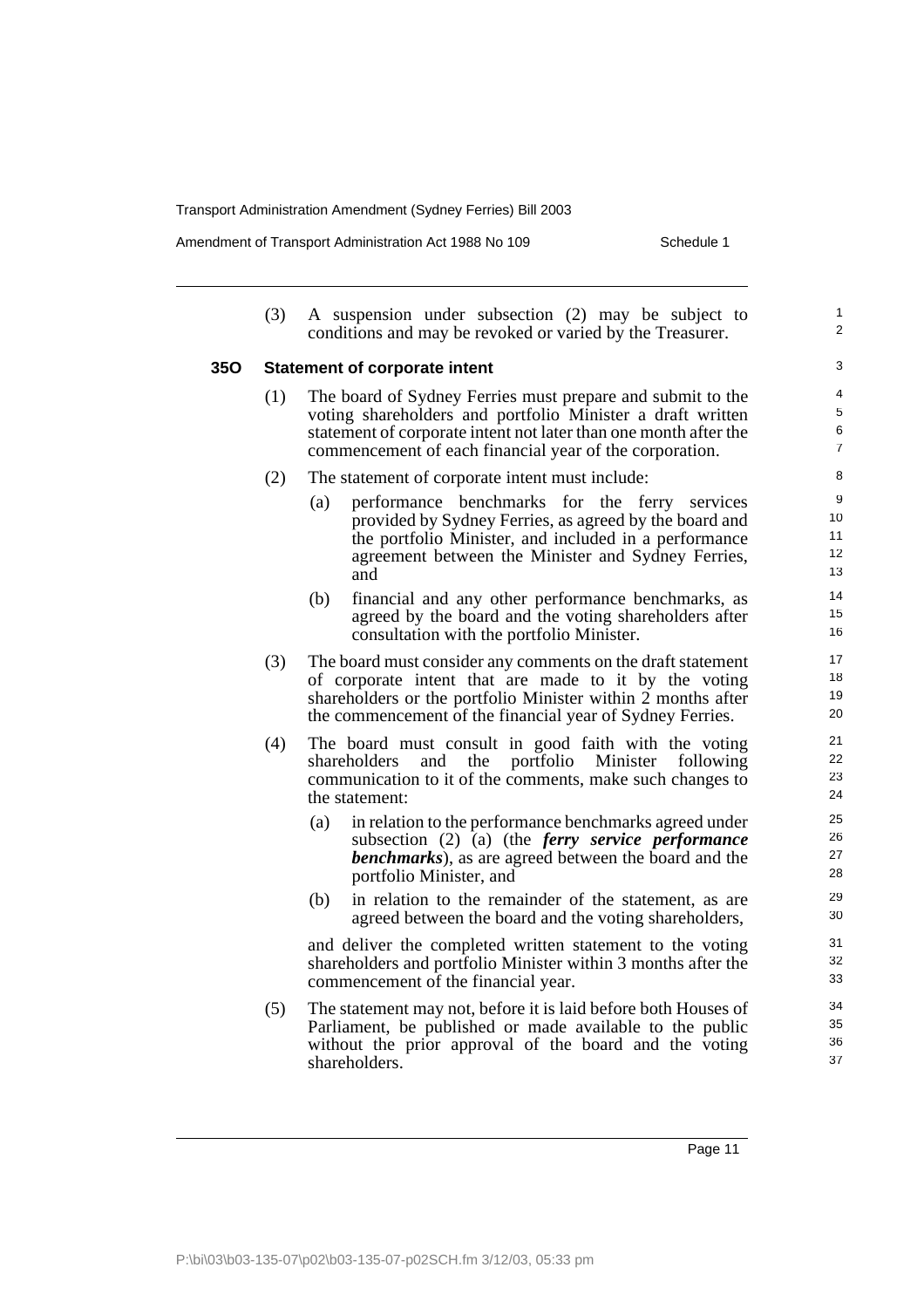(6) The statement, other than the ferry service performance benchmarks, may be modified at any time by the board with the agreement of the voting shareholders after consultation with the portfolio Minister.

- (7) The ferry service performance benchmarks may be modified at any time by the board with the agreement of the portfolio Minister after consultation with the Independent Transport Safety and Reliability Regulator.
- (8) If the board, by written notice to the voting shareholders and the portfolio Minister, proposes a modification of the statement (other than the ferry service performance benchmarks), the board may, within 14 days, make the modification unless the voting shareholders, by written notice to the board, direct the board not to make it.
- (9) The voting shareholders may, from time to time, by written notice to the board, direct the board to include in, or omit from, a statement of corporate intent any specified matters, other than matters relating to the ferry service performance benchmarks.
- (10) Before giving a direction under this section, the voting shareholders are to consult with the portfolio Minister and the board as to the matters to be referred to in the notice.
- (11) Sydney Ferries is required to comply with any such direction.
- (12) At any particular time, the statement of corporate intent for Sydney Ferries is the completed statement, with any modifications or deletions made in accordance with this section or Part 4 of the *State Owned Corporations Act 1989*.
- (13) The *State Owned Corporations Act 1989* (other than section 21 of that Act) applies to a statement of corporate intent for Sydney Ferries in the same way that it applies to a statement of corporate intent under that Act.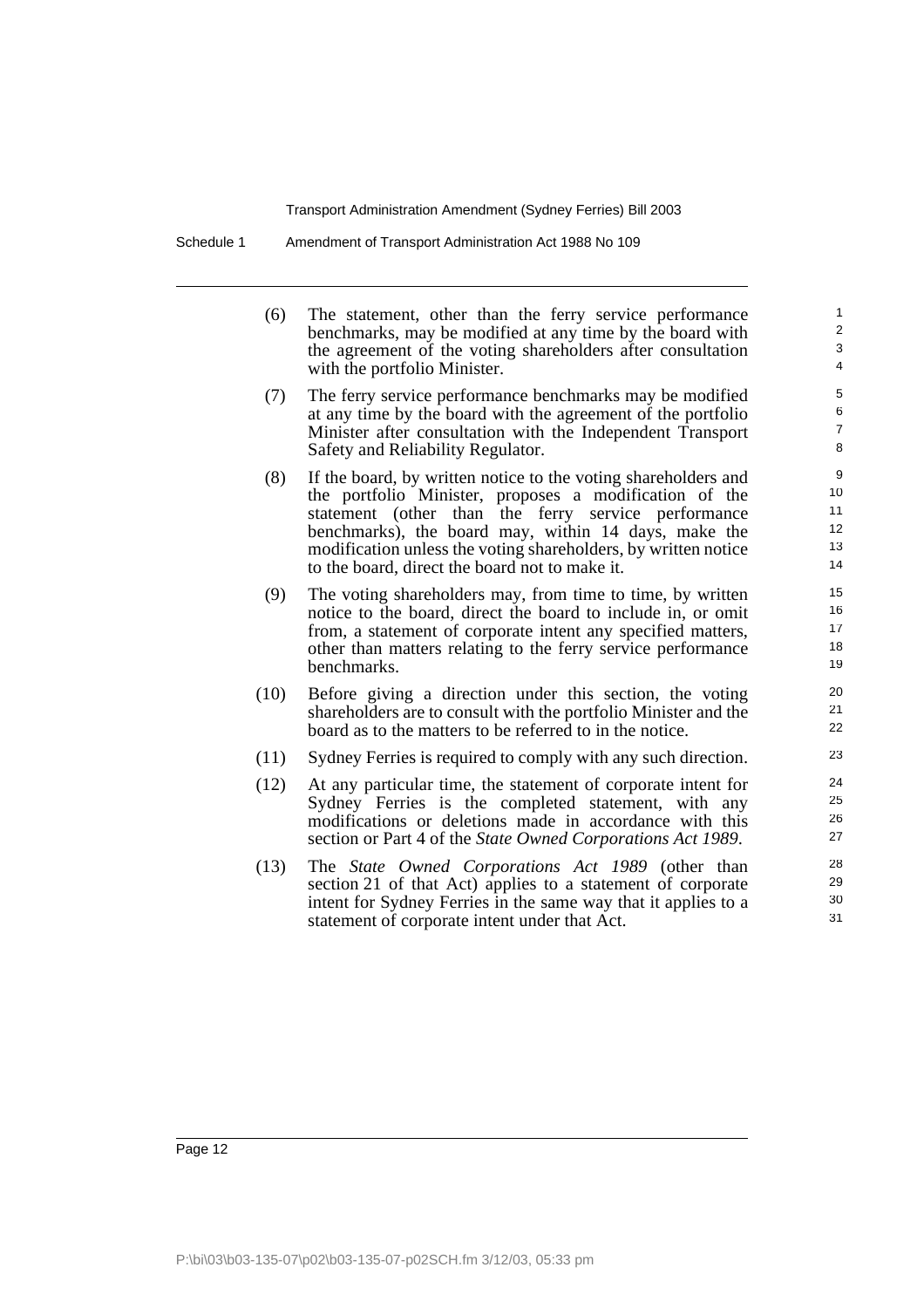Amendment of Transport Administration Act 1988 No 109 Schedule 1

 $\bar{z}$ 

|        | 35P |     | <b>Payments to Sydney Ferries</b>                                                                                                                                                                                                                                                                                                                                                                                                   | 1                                                     |
|--------|-----|-----|-------------------------------------------------------------------------------------------------------------------------------------------------------------------------------------------------------------------------------------------------------------------------------------------------------------------------------------------------------------------------------------------------------------------------------------|-------------------------------------------------------|
|        |     |     | All fines and penalties recovered for offences under the<br>regulations under section 104, or under regulations under<br>section 63 of the <i>Passenger Transport Act 1990</i> in connection<br>with ferry services operated by Sydney Ferries (but only if<br>proceedings or penalty notices for the offences were instituted<br>or issued by Sydney Ferries or an employee of Sydney<br>Ferries), must be paid to Sydney Ferries. | $\overline{\mathbf{c}}$<br>3<br>4<br>5<br>6<br>7<br>8 |
|        | 35Q |     | <b>Appeals to Transport Appeal Boards</b>                                                                                                                                                                                                                                                                                                                                                                                           | 9                                                     |
|        |     | (1) | Regulations made under section 20M of the State Owned<br>Corporations Act 1989 with respect to the staff of Sydney<br>Ferries may provide for appeals by members of staff in<br>connection with their employment to a Transport Appeal<br>Board constituted under the Transport Appeal Boards<br>Act 1980.                                                                                                                          | 10<br>11<br>12<br>13<br>14<br>15                      |
|        |     | (2) | This section does not limit the operation of section 20M of the<br>State Owned Corporations Act 1989.                                                                                                                                                                                                                                                                                                                               | 16<br>17                                              |
| [8]    |     |     | Section 38 Functions of ensuring provision of appropriate<br>passenger services                                                                                                                                                                                                                                                                                                                                                     | 18<br>19                                              |
|        |     |     | Insert "or Sydney Ferries" after "State Transit Authority" in section 38 (3).                                                                                                                                                                                                                                                                                                                                                       | 20                                                    |
| [9]    |     |     | Section 42A Definitions [as inserted by the Transport Legislation<br>Amendment (Safety and Reliability) Act 2003]                                                                                                                                                                                                                                                                                                                   | 21<br>22                                              |
|        |     |     | Insert after paragraph (b) of the definition of <i>transport authority</i> :                                                                                                                                                                                                                                                                                                                                                        | 23                                                    |
|        |     |     | (b1)<br>Sydney Ferries, or                                                                                                                                                                                                                                                                                                                                                                                                          | 24                                                    |
| $[10]$ |     |     | <b>Section 74 Payments into State Transit Authority Fund</b>                                                                                                                                                                                                                                                                                                                                                                        | 25                                                    |
|        |     |     | Omit "bus or ferry services" from section 74 (c).                                                                                                                                                                                                                                                                                                                                                                                   | 26                                                    |
|        |     |     | Insert instead "bus services or Newcastle ferry services".                                                                                                                                                                                                                                                                                                                                                                          | 27                                                    |
| $[11]$ |     |     | Part 8, Division 5, heading                                                                                                                                                                                                                                                                                                                                                                                                         | 28                                                    |
|        |     |     | Insert ", Sydney Ferries" before "and State Transit Authority".                                                                                                                                                                                                                                                                                                                                                                     | 29                                                    |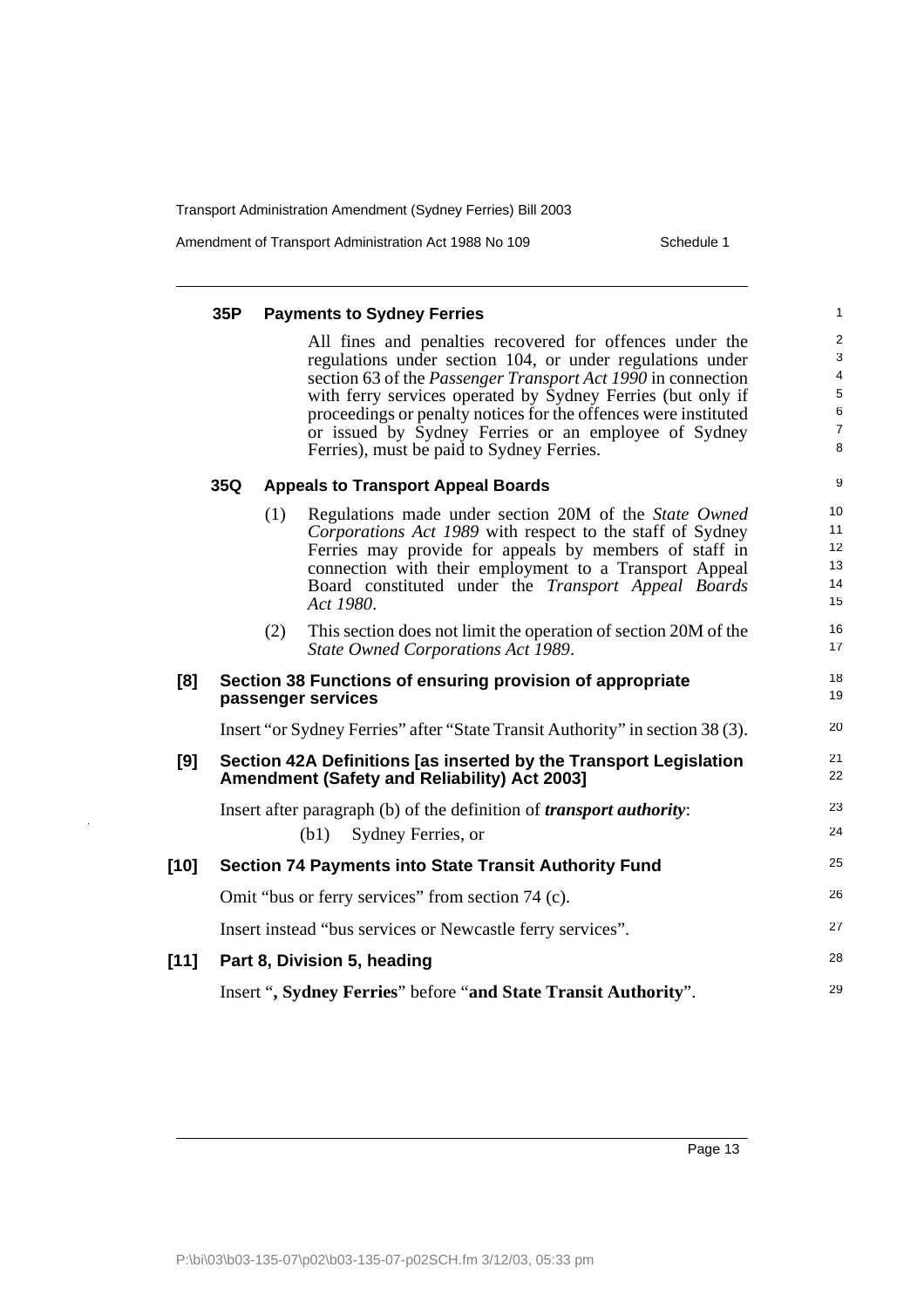Schedule 1 Amendment of Transport Administration Act 1988 No 109

| $[12]$ |      |                              | Section 84 Definitions [as amended by the Transport<br><b>Administration Amendment (Rail Agencies) Act 2003]</b>                                                                                                           | 1<br>2                   |
|--------|------|------------------------------|----------------------------------------------------------------------------------------------------------------------------------------------------------------------------------------------------------------------------|--------------------------|
|        |      | of <b><i>Authority</i></b> . | Insert ", Sydney Ferries" after "State Transit Authority" in the definition                                                                                                                                                | 3<br>4                   |
| $[13]$ |      |                              | <b>Section 85 Orders fixing charges</b>                                                                                                                                                                                    | 5                        |
|        |      |                              | Insert after section 85 (2):                                                                                                                                                                                               | 6                        |
|        |      | (2A)                         | The charges to be demanded by Sydney Ferries in respect of<br>its ferry services or for any other purpose are to be as from<br>time to time determined by order made by Sydney Ferries.                                    | $\overline{7}$<br>8<br>9 |
| $[14]$ |      |                              | Section 103 Inquiries into bus or ferry accidents                                                                                                                                                                          | 10                       |
|        |      | occurring.                   | Insert "or Sydney Ferries" after "State Transit Authority" wherever                                                                                                                                                        | 11<br>12                 |
| $[15]$ |      |                              | Part 9, Division 3A                                                                                                                                                                                                        | 13                       |
|        |      |                              | <b>Insert after Division 3:</b>                                                                                                                                                                                            | 14                       |
|        |      | <b>Division 3A</b>           | <b>Miscellaneous provisions relating to Sydney</b><br><b>Ferries</b>                                                                                                                                                       | 15<br>16                 |
|        | 106B |                              | <b>Sydney Ferries not a common carrier</b>                                                                                                                                                                                 | 17                       |
|        |      | (1)                          | Sydney Ferries is not a common carrier.                                                                                                                                                                                    | 18                       |
|        |      | (2)                          | Subsection (1) does not affect any contract or arrangement for<br>the carriage of passengers between Sydney Ferries and any<br>other person in which Sydney Ferries accepts the risk and<br>liability of a common carrier. | 19<br>20<br>21<br>22     |
|        | 106C |                              | <b>Regulations relating to Sydney ferry services</b>                                                                                                                                                                       | 23                       |
|        |      | (1)                          | The regulations may make provision for or with respect to<br>ferry services provided by Sydney Ferries.                                                                                                                    | 24<br>25                 |
|        |      | (2)                          | In particular, the regulations may make provision for or with<br>respect to the following matters:                                                                                                                         | 26<br>27                 |
|        |      |                              | (a)<br>the terms and conditions on which passengers are<br>carried,                                                                                                                                                        | 28<br>29                 |
|        |      |                              | the use of and access to facilities or property owned by<br>(b)<br>or under the control of Sydney Ferries,                                                                                                                 | 30<br>31                 |

l.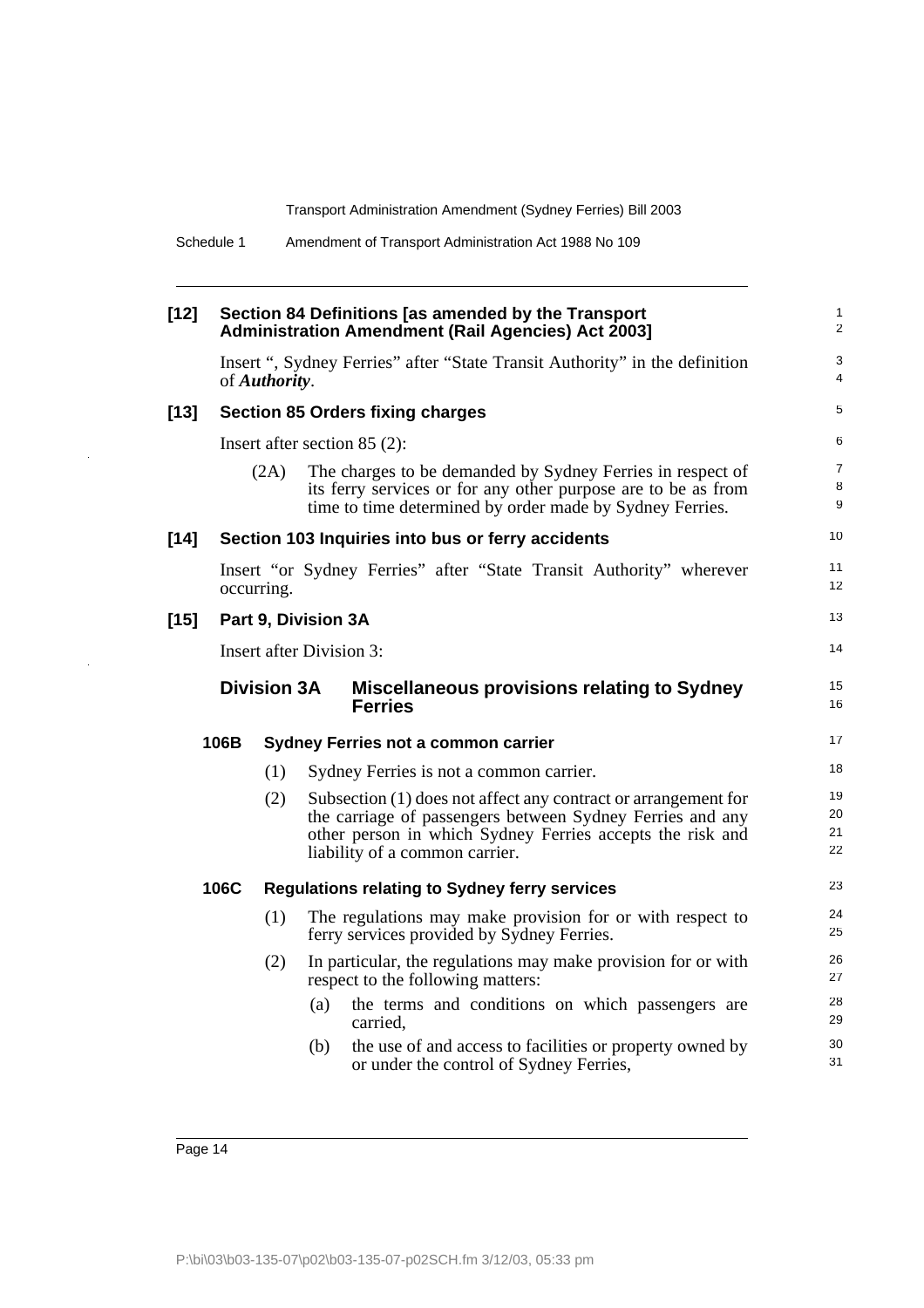|        |      |     | (c)                   | the protection and preservation of facilities or property<br>owned by or under the control of Sydney Ferries,                                                                                                                                                        | $\mathbf{1}$<br>$\overline{2}$ |
|--------|------|-----|-----------------------|----------------------------------------------------------------------------------------------------------------------------------------------------------------------------------------------------------------------------------------------------------------------|--------------------------------|
|        |      |     | (d)                   | security, safety and order on ferries,                                                                                                                                                                                                                               | 3                              |
|        |      |     | (e)                   | the sale or other disposal of unclaimed goods and<br>luggage in the possession of Sydney Ferries and the<br>disposal of the proceeds of any such sale,                                                                                                               | 4<br>5<br>6                    |
|        |      |     | (f)                   | the standing or parking of vehicles on land vested in<br>Sydney Ferries.                                                                                                                                                                                             | $\overline{7}$<br>8            |
|        | 106D |     | <b>Sydney Ferries</b> | Transfer of certain assets, rights and liabilities of STA to                                                                                                                                                                                                         | 9<br>10 <sup>°</sup>           |
|        |      | (1) |                       | The Minister may, by order in writing, direct that the assets,<br>rights and liabilities of the State Transit Authority, or any<br>subsidiary of the Authority, that are specified or referred to in<br>the order, be transferred to Sydney Ferries or to the Crown. | 11<br>12<br>13<br>14           |
|        |      | (2) |                       | An order under this section may be subject to specified terms<br>and conditions.                                                                                                                                                                                     | 15<br>16                       |
|        |      | (3) |                       | Schedule 4 applies to the transfer of assets, rights and<br>liabilities under this section.                                                                                                                                                                          | 17<br>18                       |
|        |      | (4) |                       | Words and expressions used in this section have the same<br>meanings as they have in Schedule 4.                                                                                                                                                                     | 19<br>20                       |
| [16]   |      |     |                       | Section 107 Definition of "transport authority" [as amended by the<br><b>Transport Administration Amendment (Rail Agencies) Act 2003]</b>                                                                                                                            | 21<br>22                       |
|        |      |     |                       | Insert after section $107(2)$ :                                                                                                                                                                                                                                      | 23                             |
|        |      | (3) |                       | In sections 111, 113 and 115, a reference to a transport<br>authority includes a reference to Sydney Ferries.                                                                                                                                                        | 24<br>25                       |
| $[17]$ |      |     | Authority's land      | Section 116 Liability of vehicle owner for parking offences on                                                                                                                                                                                                       | 26<br>27                       |
|        |      |     |                       | Insert ", Sydney Ferries" before "or the State Transit Authority" in the<br>definition of <i>parking offence</i> in section 116 $(7)$ .                                                                                                                              | 28<br>29                       |

Page 15

 $\hat{\mathcal{F}}$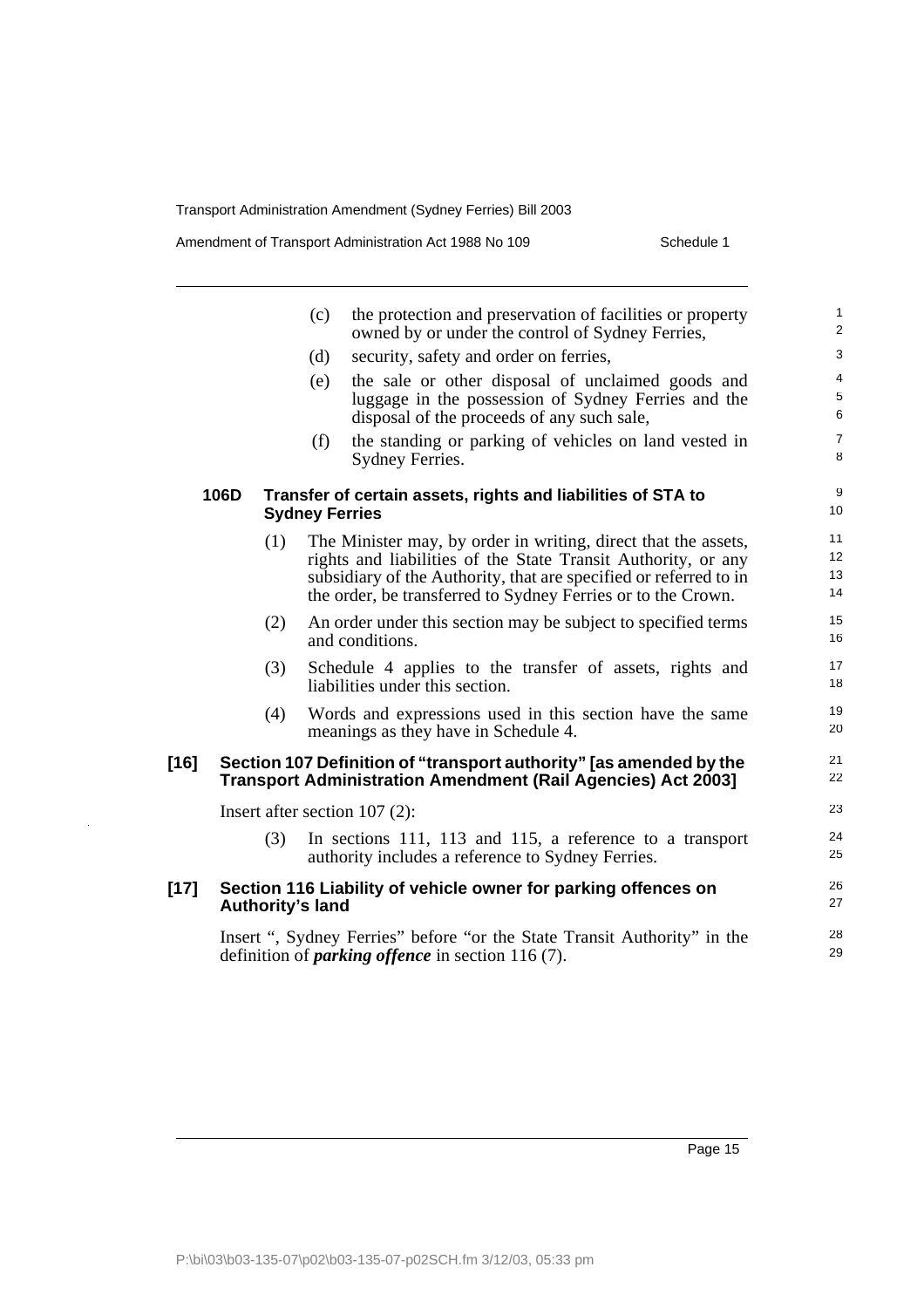7

8 9 10

11

12

13 14 15

Schedule 1 Amendment of Transport Administration Act 1988 No 109

| $[18]$ |                                                                       | Schedule 4 Transfer of assets, rights and liabilities                                                                                                                                     |  |
|--------|-----------------------------------------------------------------------|-------------------------------------------------------------------------------------------------------------------------------------------------------------------------------------------|--|
|        |                                                                       | Insert after clause $2(1)(d)$ :                                                                                                                                                           |  |
|        |                                                                       | (d1)<br>an order under section 106D transferring assets, rights<br>or liabilities of the State Transit Authority, or a<br>subsidiary of the Authority, to Sydney Ferries or the<br>Crown, |  |
| $[19]$ | Schedule 7 Savings, transitional and other provisions                 |                                                                                                                                                                                           |  |
|        | Insert at the end of clause $2(1)$ :                                  |                                                                                                                                                                                           |  |
|        |                                                                       | Transport Administration Amendment (Sydney Ferries)<br>Act 2003                                                                                                                           |  |
| [20]   | <b>Schedule 7</b>                                                     |                                                                                                                                                                                           |  |
|        | Insert in appropriate order with appropriate Part and clause numbers: |                                                                                                                                                                                           |  |
|        | <b>Part</b>                                                           | Provisions consequent on enactment of<br><b>Transport Administration Amendment</b><br>(Sydney Ferries) Act 2003                                                                           |  |
|        | <b>Definition</b>                                                     |                                                                                                                                                                                           |  |
|        |                                                                       | In this Part:                                                                                                                                                                             |  |
|        |                                                                       | the amending Act means the Transport Administration<br>Amendment (Sydney Ferries) Act 2003.                                                                                               |  |

**Sydney Ferries may act as agent of STA** For the purposes of giving effect to a transfer of assets, rights or liabilities to Sydney Ferries under this Act (as amended by the amending Act) Sydney Ferries may act as the agent of the State Transit Authority. **STA may enter into arrangements for joint facilities and other matters**

(1) For the purposes of giving effect to the amending Act, the State Transit Authority or Sydney Ferries may make and enter into contracts, leases, licences or other arrangements with each other or any other person with respect to the provision of services or the supply of goods jointly to the Authority and Sydney Ferries or to Sydney Ferries.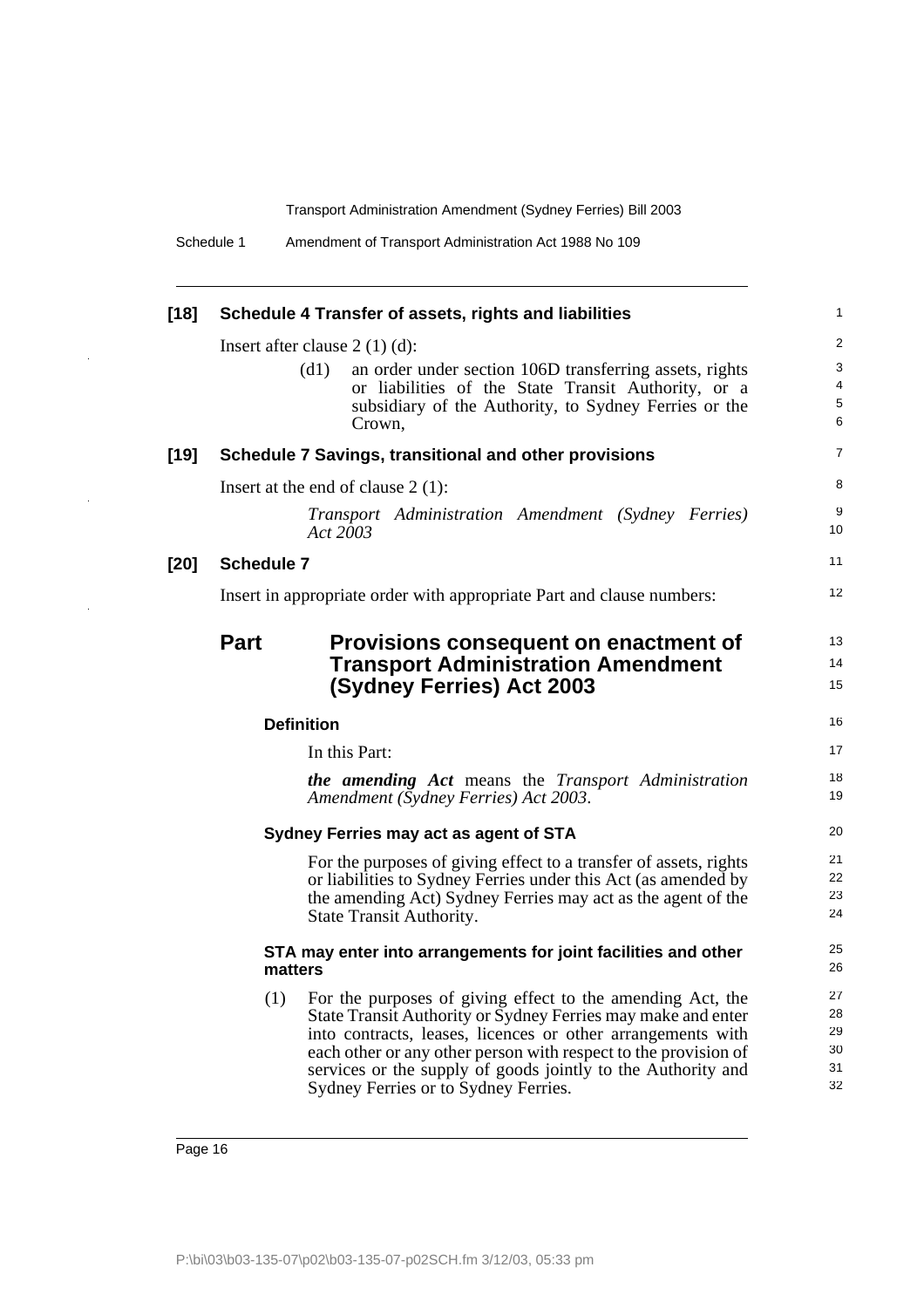Amendment of Transport Administration Act 1988 No 109 Schedule 1

(2) Any such contract, lease, licence or other arrangement may apply to the provision of services or the supply of goods by either the State Transit Authority or Sydney Ferries or by any other person. (3) Any such contract, lease, licence or other arrangement may be entered into, and has effect, despite any requirement for consent under any other contract, lease, licence or arrangement between the State Transit Authority and any other person. (4) The operation of this clause is not to be regarded: (a) as a breach of a contract or confidence or otherwise as a civil wrong, or (b) as a breach of any contractual provision prohibiting, restricting or regulating the assignment of assets, rights or liabilities, or (c) as giving rise to any remedy by a party to an instrument, or as causing or permitting the termination of any instrument. (5) Nothing in this clause limits any other power of the State Transit Authority or Sydney Ferries to enter into any contract, lease, licence or other arrangement with any other person. **Orders fixing fares and travel terms and conditions** An order made by the State Transit Authority under section 85 applying to charges for Sydney ferry services, and in force immediately before the commencement of this clause, is taken to have been made by Sydney Ferries under that section and that section applies accordingly. **Saving of existing free or concessional travel arrangements** Any free or concessional travel pass issued by the State

Transit Authority under section 88 before the commencement of this clause, and in force in relation to Sydney ferry services immediately before that commencement, is taken to have been issued by Sydney Ferries and that section applies accordingly.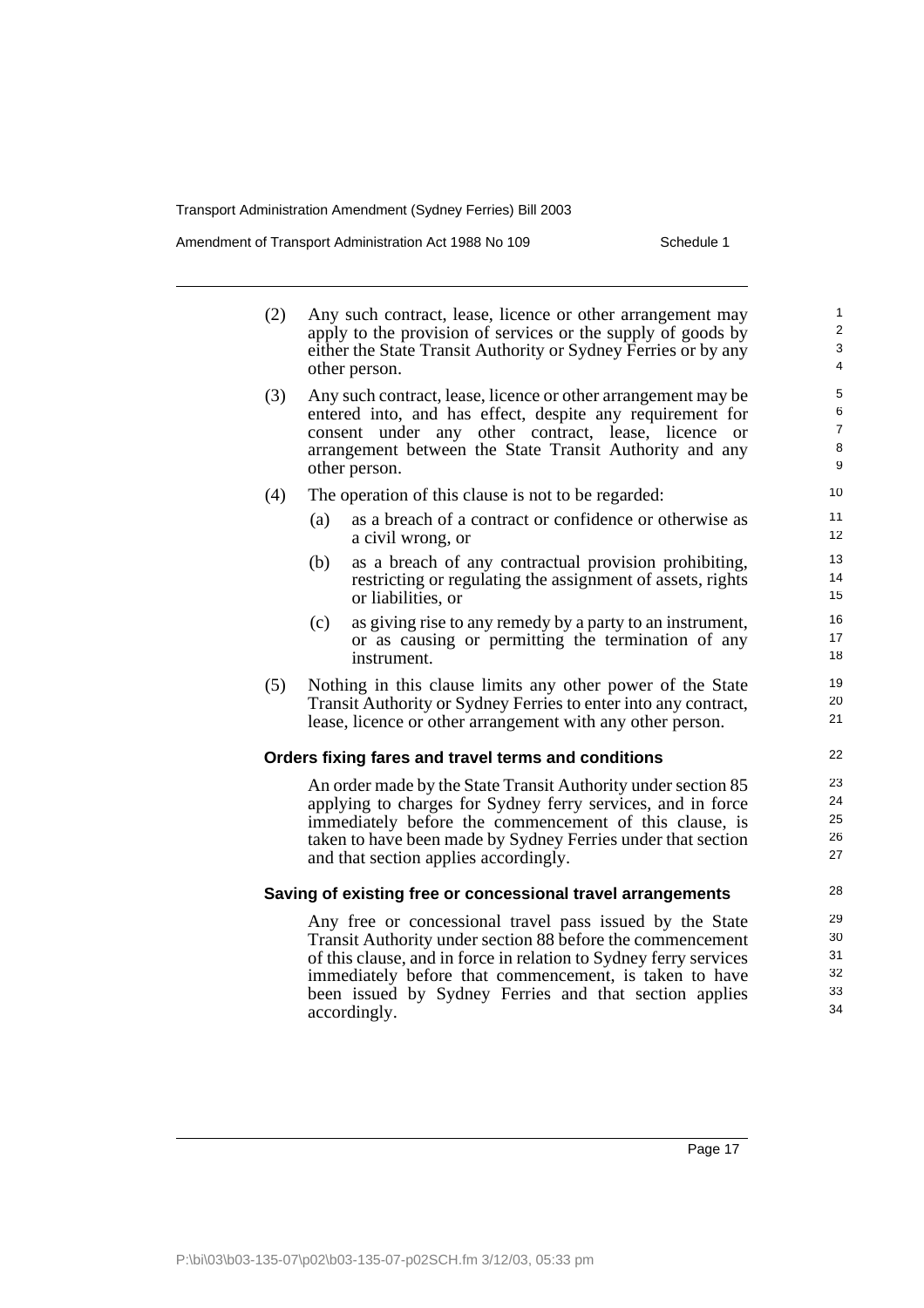Schedule 1 Amendment of Transport Administration Act 1988 No 109

#### **Saving of tickets** Any ticket issued by or on behalf of the State Transit Authority for a Sydney ferry service, and valid immediately before the commencement of this clause, is taken to have been issued by Sydney Ferries and continues (if otherwise valid) to be a valid ticket. **Application of regulations** (1) A regulation made under section 104, and in force immediately before the commencement of this clause: (a) is taken to have also been made under section 106C, and (b) applies to or in respect of Sydney Ferries in the same way that it applies to or in respect of the State Transit Authority. (2) Nothing in this clause prevents the amendment or repeal of any such regulation. **Penalty notices** Nothing in the amending Act affects the validity of a penalty notice (whether under this or any other Act or law) issued by or on behalf of the State Transit Authority immediately before the commencement of this clause. **References to State Transit Authority** (1) Except as provided by the regulations, a reference in any Act, in any instrument made under any Act or in any document of any kind to the State Transit Authority is, to the extent that it relates to any act, matter or thing relating to the provision of Sydney ferry services, to be read as or including a reference to Sydney Ferries. (2) This clause has effect subject to any transfers of assets, rights or liabilities under this Act. 1  $\overline{2}$ 3 4 5 6 7 8 9  $1<sub>0</sub>$ 11 12 13 14 15 16 17 18 19 20 21 22 23 24 25 26 27 28 29 30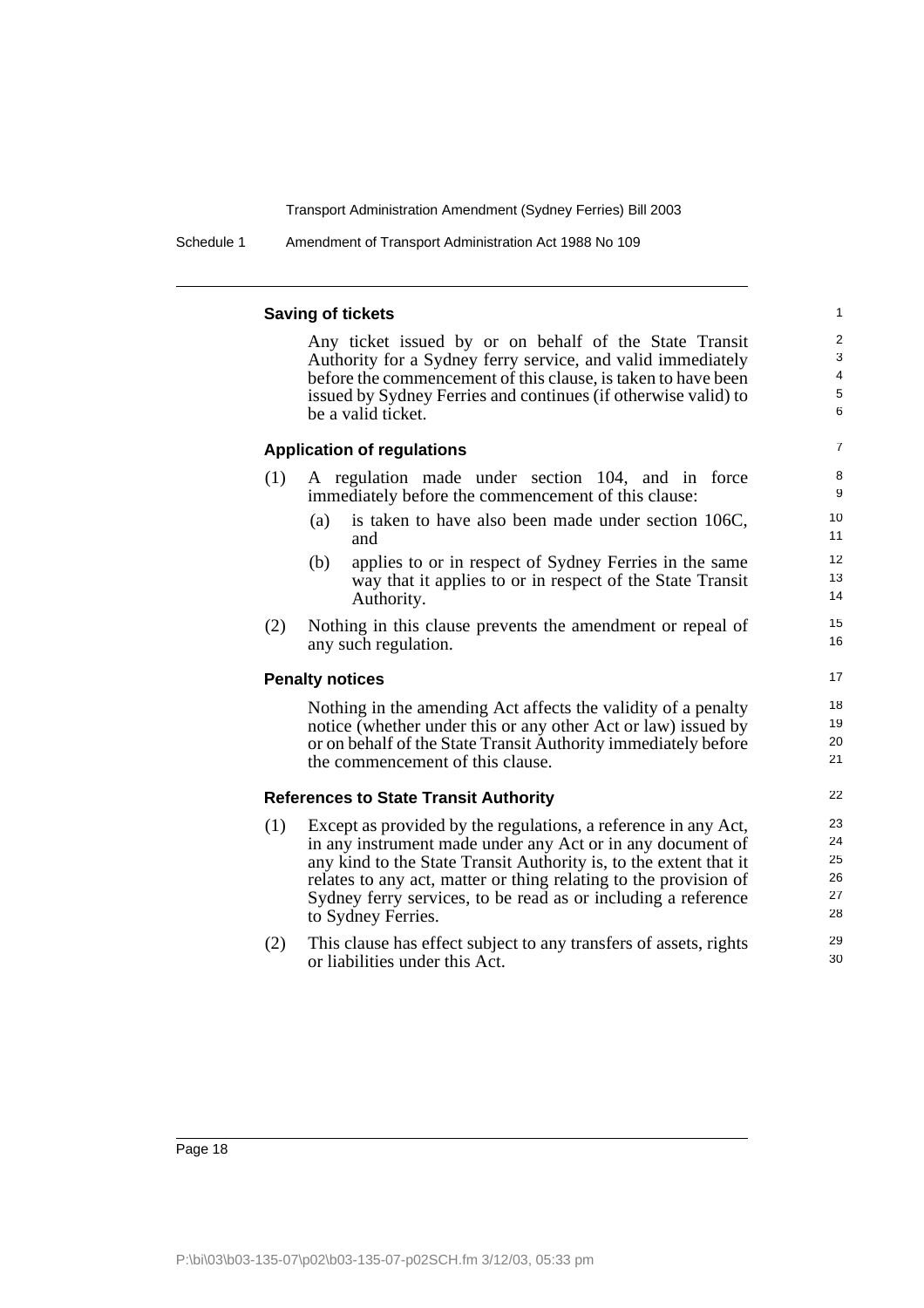Amendment of Transport Administration Act 1988 No 109 Schedule 1

## **IPART determinations**

- (1) For the purposes of the *Independent Pricing and Regulatory Tribunal Act 1992*, a determination of the pricing for ferry services provided by the State Transit Authority, in force immediately before the commencement of this clause, extends to Sydney ferry services operated by Sydney Ferries.
- (2) Nothing in this clause prevents any such determination from being replaced, or a further determination being issued for Sydney Ferries.

## **Timetable for first statement of corporate intent**

A period within which any matter is required to be done under this Act in relation to a statement of corporate intent, in connection with the first statement of corporate intent of Sydney Ferries, may be extended by the voting shareholders of Sydney Ferries.

## **Transfer of staff from STA to Sydney Ferries**

- (1) The Minister may, by order in writing, provide that the State Transit Authority staff specified in the order are transferred to Sydney Ferries.
- (2) A person who is the subject of an order under this clause is taken for all purposes as having become an employee of Sydney Ferries, in accordance with the terms of the order, on the day specified in the order.
- (3) Clauses 12, 13, 14 and 15 of Schedule 6 apply to or in respect of the transfer of State Transit Authority staff to Sydney Ferries under this clause in the same way as they apply to or in respect of the transfer of State Rail Authority staff to another transport authority.

### **Customer service contracts and exemptions**

(1) Any exemption in force immediately before the commencement of this clause of the State Transit Authority, under the *Passenger Transport Act 1990*, from the requirements of section 16 (1) and (3) of that Act is taken to apply also to Sydney Ferries in respect of the kinds of regular passenger services subject to the exemption immediately before the commencement of Part 3A.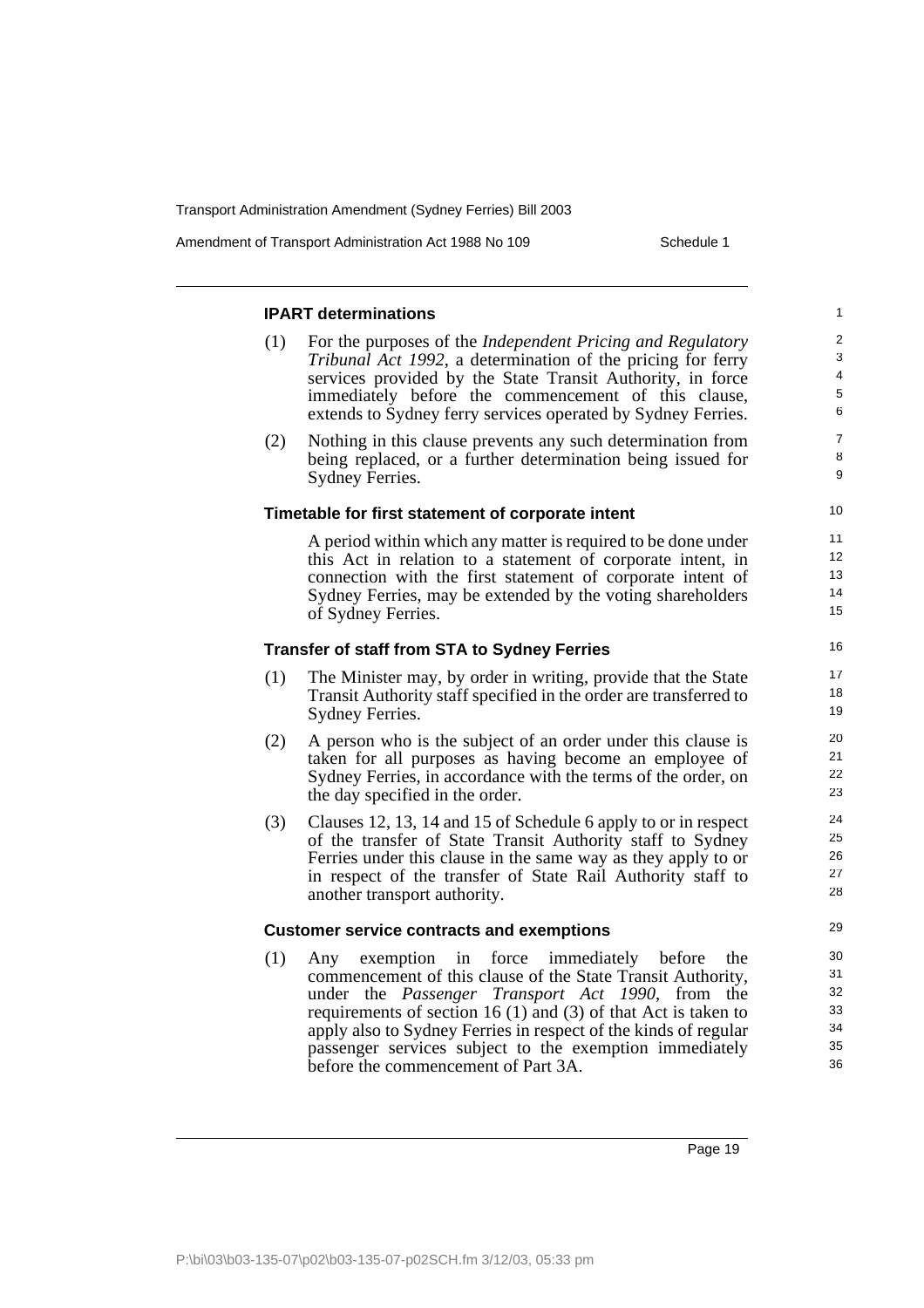|  | Schedule 1 | Amendment of Transport Administration Act 1988 No 109 |  |
|--|------------|-------------------------------------------------------|--|
|--|------------|-------------------------------------------------------|--|

| (2) | Nothing in this clause prevents the exemption from being<br>varied or revoked.                                                                                                                                                                                               | $\mathbf{1}$<br>$\overline{2}$     |
|-----|------------------------------------------------------------------------------------------------------------------------------------------------------------------------------------------------------------------------------------------------------------------------------|------------------------------------|
|     | Licences and other authorisations under certain Acts                                                                                                                                                                                                                         | 3                                  |
| (1) | This clause applies to a licence, permit, approval or other<br>authorisation granted to the State Transit Authority under any<br>of the following Acts or under a regulation under any of those<br>Acts, and in force immediately before the commencement of<br>this clause: | 4<br>5<br>6<br>$\overline{7}$<br>8 |
|     | Commercial Vessels Act 1979,<br>(a)<br>(b)<br>Dangerous Goods Act 1975,                                                                                                                                                                                                      | 9<br>10                            |
|     | Protection of the Environment Operations Act 1997,<br>(c)<br>(d)<br>any other Act prescribed by the regulations.                                                                                                                                                             | 11<br>12                           |
| (2) | An authorisation is, to the extent that it relates to former STA<br>functions, taken to be held by Sydney Ferries on the same<br>terms and conditions as the State Transit Authority held the<br>authorisation immediately before the commencement of this<br>clause.        |                                    |
| (3) | The regulations may exempt an authorisation from the<br>operation of this clause.                                                                                                                                                                                            | 18<br>19                           |
| (4) | Nothing in this clause prevents an authorisation from being<br>varied, cancelled or replaced.                                                                                                                                                                                | 20<br>21                           |
| (5) | In this clause:                                                                                                                                                                                                                                                              | 22                                 |
|     | former STA function means a function conferred on Sydney<br>Ferries by Part 3A that was, immediately before the<br>commencement of that Part, conferred on the State Transit<br>Authority.                                                                                   | 23<br>24<br>25<br>26               |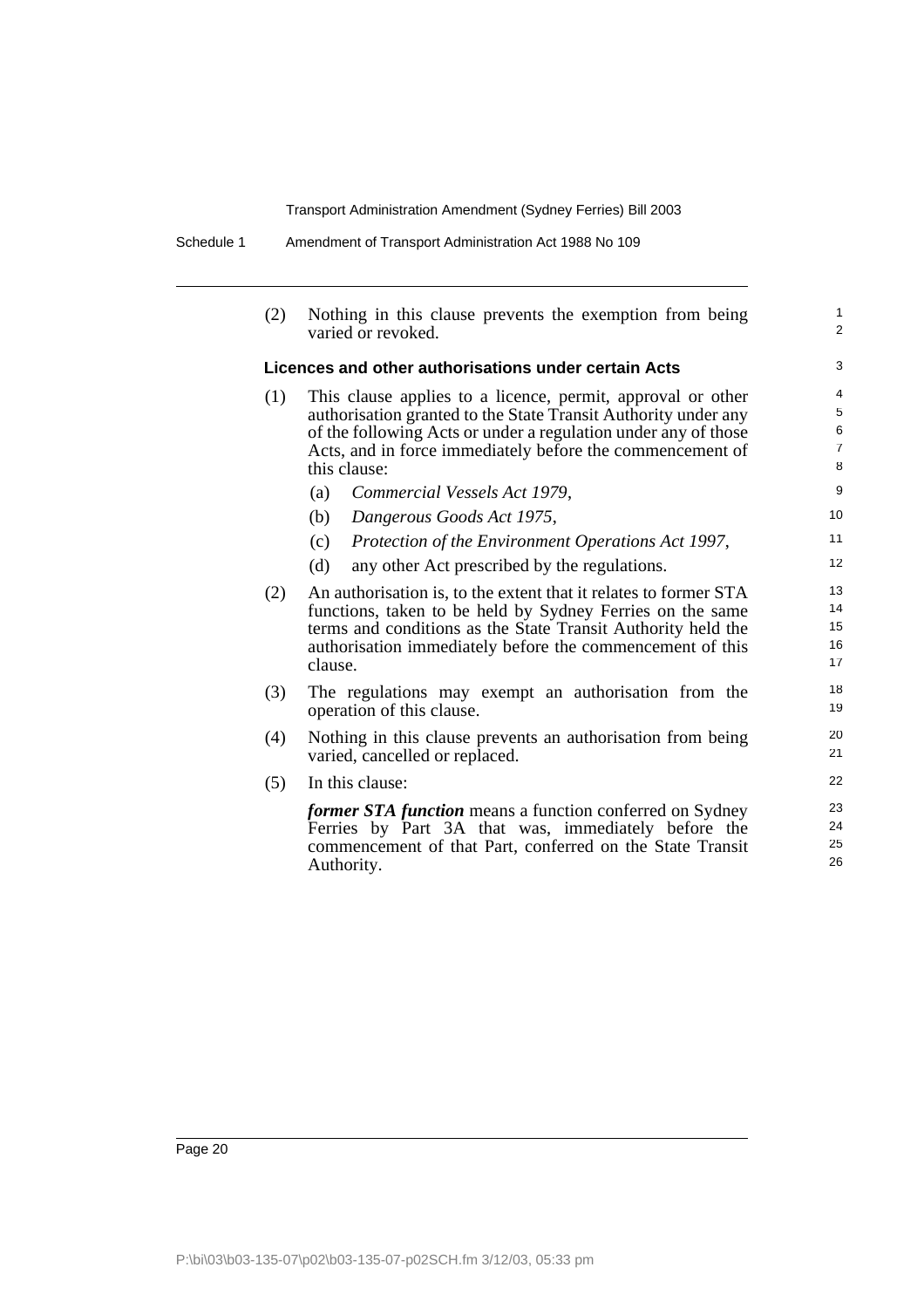Amendment of other Acts and instruments Schedule 2

 $\frac{1}{2}$ 

 $\hat{\mathcal{A}}$ 

|         | Schedule 2 Amendment of other Acts and instruments<br>(Section 3)                                                                    | $\mathbf{1}$<br>2 |
|---------|--------------------------------------------------------------------------------------------------------------------------------------|-------------------|
| 2.1     | First State Superannuation Act 1992 No 100                                                                                           | 3                 |
|         | <b>Schedule 1 Employers</b>                                                                                                          | $\overline{4}$    |
|         | Insert at the end of the Schedule:                                                                                                   | 5                 |
|         | <b>Sydney Ferries</b>                                                                                                                | 6                 |
| 2.2     | <b>Impounding Regulation 2003</b>                                                                                                    | $\overline{7}$    |
|         | <b>Clause 5 Impounding authorities</b>                                                                                               | 8                 |
|         | Insert after the matter relating to the State Transit Authority in the Table<br>to the clause:                                       | 9<br>10           |
|         | <b>Sydney Ferries</b><br>All land vested in Sydney Ferries                                                                           |                   |
| 2.3     | Independent Pricing and Regulatory Tribunal Act 1992 No 39                                                                           | 11                |
|         | Schedule 1 Government agencies for which Tribunal has standing<br>reference                                                          | 12<br>13          |
|         | Insert at the end of the Schedule:                                                                                                   | 14                |
|         | <b>Sydney Ferries</b>                                                                                                                | 15                |
| 2.4     | <b>Local Government Act 1993 No 30</b>                                                                                               | 16                |
|         | Section 600 Rebates in respect of certain land vested in public<br>bodies                                                            | 17<br>18          |
|         | Insert ", Sydney Ferries" before "and the State Transit Authority" in the<br>definition of <i>public body</i> in section 600 $(9)$ . | 19<br>20          |
| $2.5\,$ | <b>Management of Waters and Waterside Lands Regulations—</b><br>N.S.W.                                                               | 21<br>22          |
|         | Regulation 8 Security of navigation aids, vessels and installations                                                                  | 23                |
|         | Insert "or Sydney Ferries" after "State Transit Authority" in regulation<br>$8(4)(b)$ .                                              | 24<br>25          |